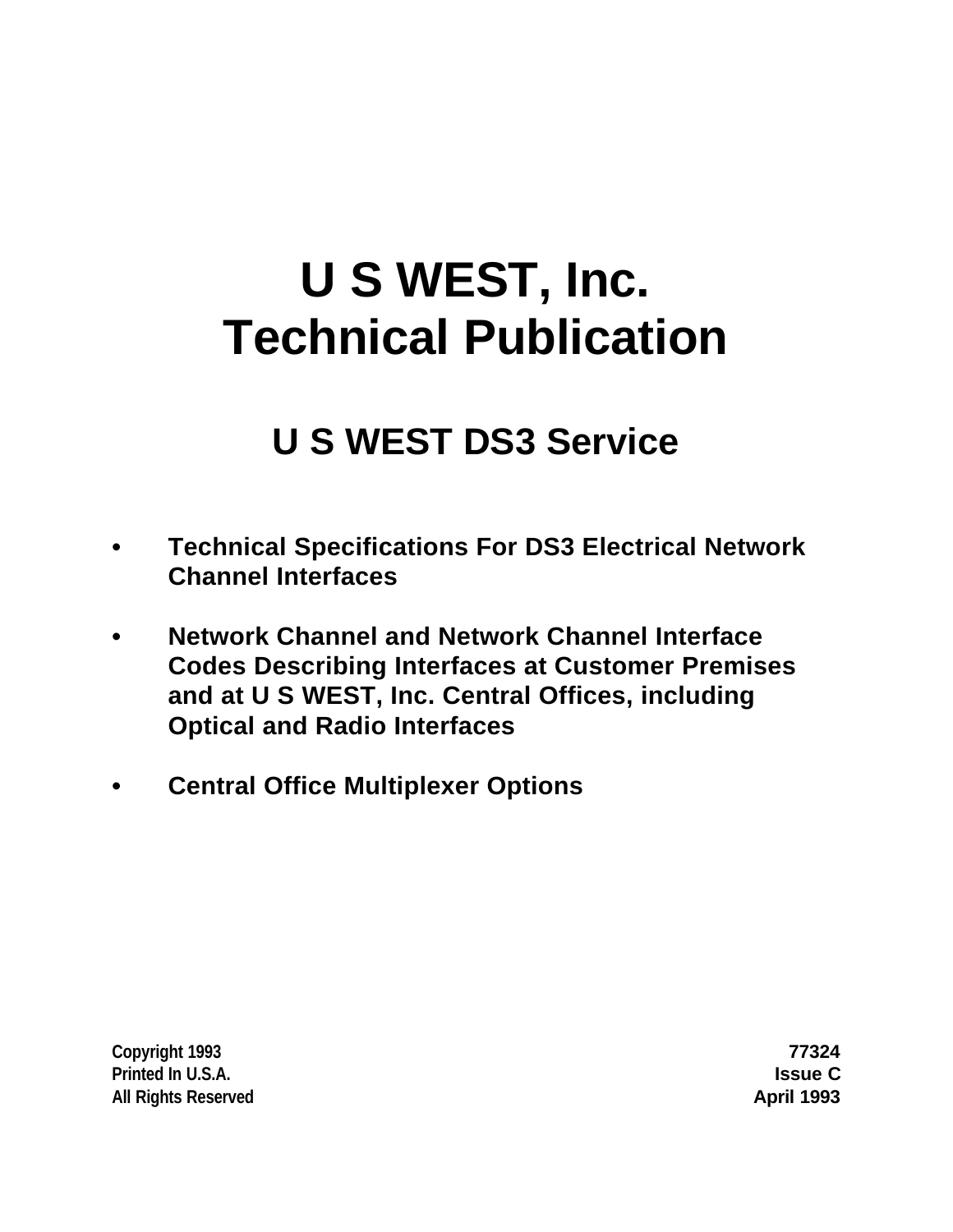#### **NOTICE**

This document describes U S WEST DS3 Service, its technical interface specifications, Network Channel (NC) and Network Channel Interface (NCI) code combinations. This Technical Publication provides sufficient technical details for a customer to select a service to incorporate into an end-to-end communications channel.

It provides the electrical DS3 interface specifications, and their NC and NCI code combinations. Also, it provides code combinations permitting DS3 service to be ordered using higher bit rate channels with Central Office (CO) multiplexing down to the DS3 rate. The latter includes Optical and Radio Network Interfaces. The document describes:

- Required characteristics of DS3 signals at the interface with customers at End-User (EU) and Carrier premises.
- NCI codes used to describe the signal characteristics of the interfaces.
- NC codes used to order DS3 service.

U S WEST reserves the right to revise this document for any reason, including but not limited to, conformity with standards promulgated by various governmental or regulatory agencies; utilization of advances in the state of the technical arts; or to reflect changes in the design of equipment, techniques, or procedures described or referred to herein.

Liability to anyone arising out of use or reliance upon any information set forth herein is expressly disclaimed, and no representation or warranties, expressed or implied, are made with respect to the accuracy or utility of any information set forth herein.

This document is not to be construed as a suggestion to any manufacturer to modify or change any of its products, nor does this publication represent any commitment by U S WEST to purchase any specific products. Further, conformance to this publication does not constitute a guarantee of a given supplier's equipment and/or its associated documentation.

Future issues of Technical Publication 77324 will be announced to the industry at least 45 days prior to the issuance date. This notice, which will come through our standard customer notification channels, will allow the customer time to comment on the proposed revisions.

If further information is required, please contact:

U S WEST, Inc. Manager - Writing Services 700 W Mineral Ave., Room IA-B13.34 Littleton, CO 80120 (303) 707-7454 Fax: (303) 707-9414

E-Mail: soverma@uswest.com Throughout this publication, the term U S WEST signifies U S WEST, Inc.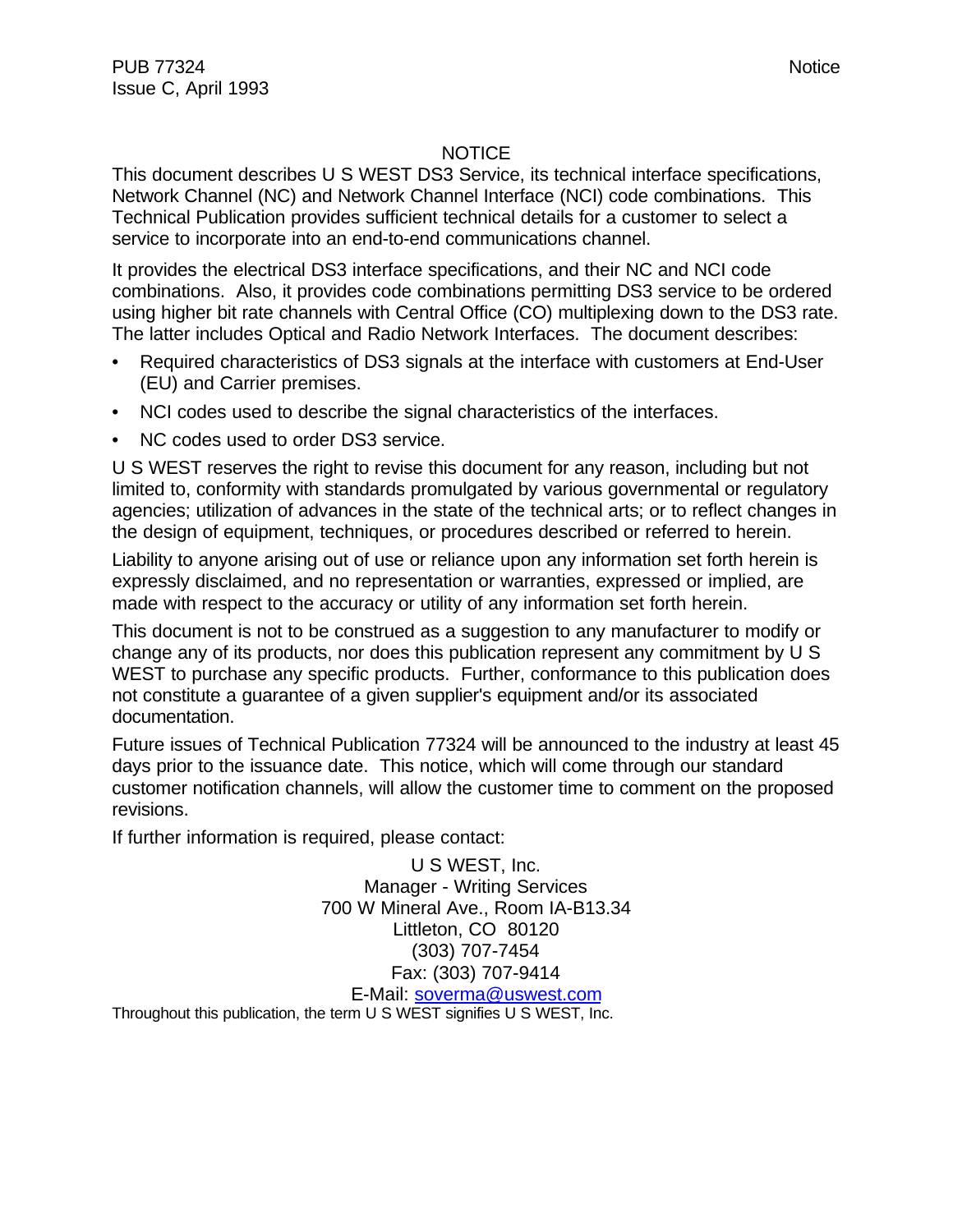#### COMMENTS on PUB 77324 PLEASE TEAR OUT AND SEND YOUR COMMENTS/SUGGESTIONS TO:

U S WEST Inc. Manager - Writing Services 700 W Mineral Ave., Room IA-B13.34 Littleton, CO 80120 (303) 707-7454 Fax: (303) 707-9414 E-Mail: soverma@uswest.com

Information from you helps us to improve our Publications. Please take a few moments to answer the following questions and return to the above address.

| Was this Publication valuable to you in understanding<br>The technical parameters of our service? | YES  | NO.       |
|---------------------------------------------------------------------------------------------------|------|-----------|
| Was the information accurate and up-to-date?                                                      | YES  | NO .      |
| Was the information easily understood?                                                            | YES  | NO.       |
| Were the contents logically sequenced?                                                            | YES  | NO.       |
| Were the tables and figures understandable and helpful                                            | YES  | NO .      |
| Were the pages legible?                                                                           | YES. | <b>NO</b> |

If you answered NO to any of the questions and/or if you have any other comments or suggestions, please explain:

\_\_\_\_\_\_\_\_\_\_\_\_\_\_\_\_\_\_\_\_\_\_\_\_\_\_\_\_\_\_\_\_\_\_\_\_\_\_\_\_\_\_\_\_\_\_\_\_\_\_\_\_\_\_\_\_\_\_\_\_\_\_\_\_\_\_\_\_\_\_

| (Attach additional sheet, if necessary) |
|-----------------------------------------|
| Date __________                         |
|                                         |
|                                         |
|                                         |
|                                         |
|                                         |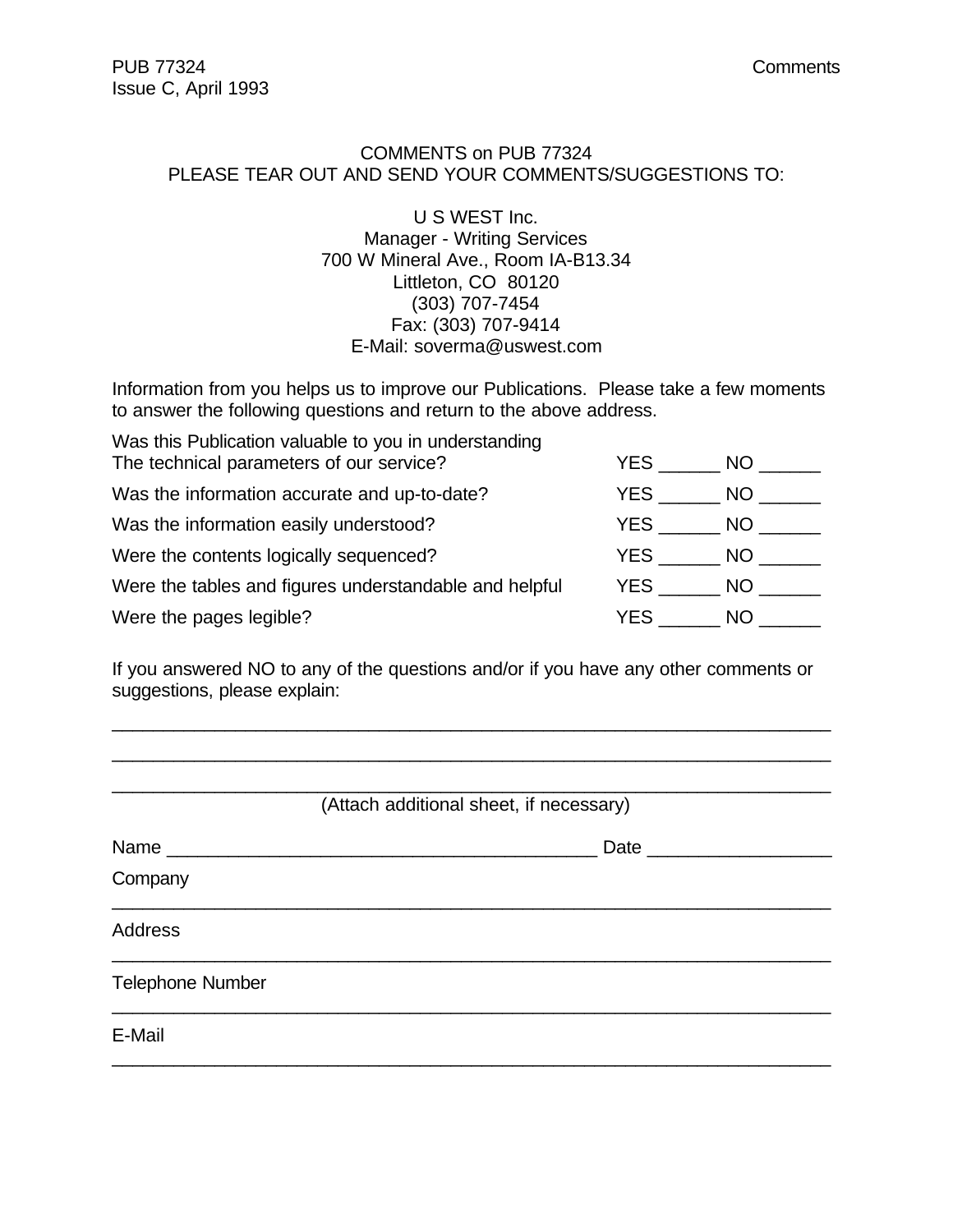|    |                                               | <b>Chapter and Section</b><br>Page                                                                                 |  |
|----|-----------------------------------------------|--------------------------------------------------------------------------------------------------------------------|--|
| 1. | 1.1<br>1.2<br>1.3                             |                                                                                                                    |  |
| 2. | 2.1<br>2.2<br>2.3                             | Bipolar With 8-Zero Substitution (B8ZS) Impact on DS3 Multiplex Channel                                            |  |
| 3. | 3.1<br>3.2<br>3.3                             | DS3 Electrical Interface and Frame Format Applications  3-1<br>Radio Frequency Interface for Multiplexed DS3s  3-2 |  |
| 4. | 4.1<br>4.2<br>4.3<br>4.4<br>4.5               | Network Channel (NC) and Network Channel Interface (NCI) Codes  4-1                                                |  |
| 5. | 5.1<br>5.2<br>5.3<br>5.4<br>5.5<br>5.6<br>5.7 |                                                                                                                    |  |
| 6. | 6.1<br>6.2                                    |                                                                                                                    |  |
| 7. | 7.1<br>7.2                                    |                                                                                                                    |  |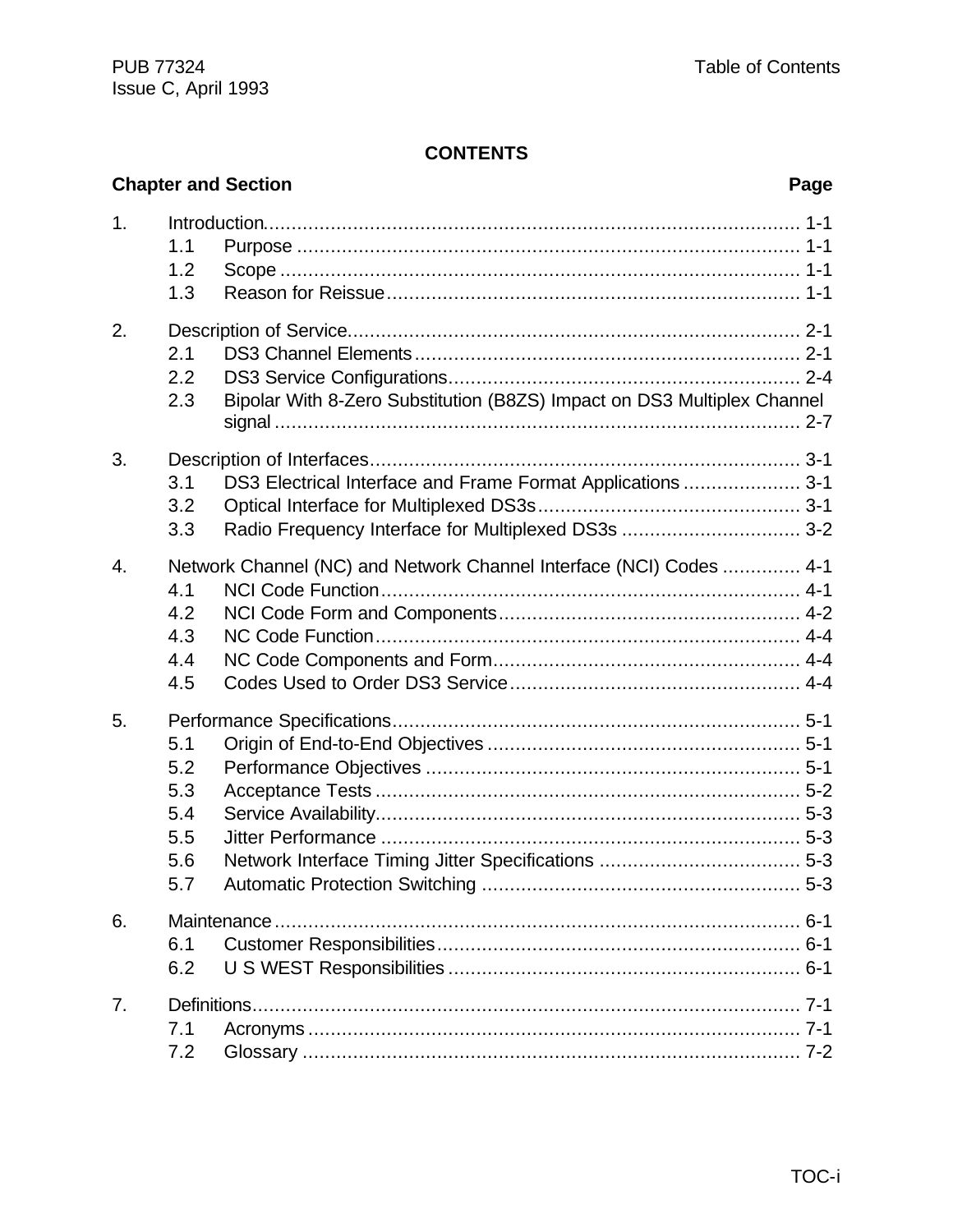### **CONTENTS (Continued)**

#### **Chapter and Section (continued) Page**

|  | 8.3 American National Standards Institute (ANSI) Documents 8-1 |  |
|--|----------------------------------------------------------------|--|
|  |                                                                |  |
|  |                                                                |  |

#### **Figures**

| $2 - 1$ |                                                                    |  |
|---------|--------------------------------------------------------------------|--|
|         |                                                                    |  |
| $2 - 2$ |                                                                    |  |
| $2 - 3$ |                                                                    |  |
| $2 - 4$ |                                                                    |  |
| $2 - 5$ |                                                                    |  |
| $2 - 6$ |                                                                    |  |
| $2 - 7$ |                                                                    |  |
| $2 - 8$ |                                                                    |  |
| $2 - 9$ |                                                                    |  |
| $3 - 1$ | Carrier Premises - DSX-3 Cross-connect Panel Interface3-1          |  |
| $3 - 2$ | EU Premises Electrical DS3 - SJA44 Network Interface Connector 3-1 |  |
| $3 - 3$ |                                                                    |  |
| $4 - 1$ |                                                                    |  |
| $4 - 2$ |                                                                    |  |
| $4 - 3$ |                                                                    |  |
| _ _ _   |                                                                    |  |

#### **Tables**

| $4 - 1$ | Informational NCI Codes Used for Ordering Various Asynchronous         |  |
|---------|------------------------------------------------------------------------|--|
| $4 - 2$ | Multiplexed Asynchronous DS3 Radio Frequency Interfaces - NC and       |  |
| $4 - 3$ | NC and NCI Codes for Asynchronous Digital Fiber Interface Channel  4-6 |  |
| $4 - 4$ | NC Codes for Electrical and Optical Asynchronous DS3 Channels 4-7      |  |
| $4 - 5$ | Technical (non-capacity) DS3 Electrical Interface NCI Codes  4-8       |  |
| $5 - 1$ |                                                                        |  |
| $5-2$   |                                                                        |  |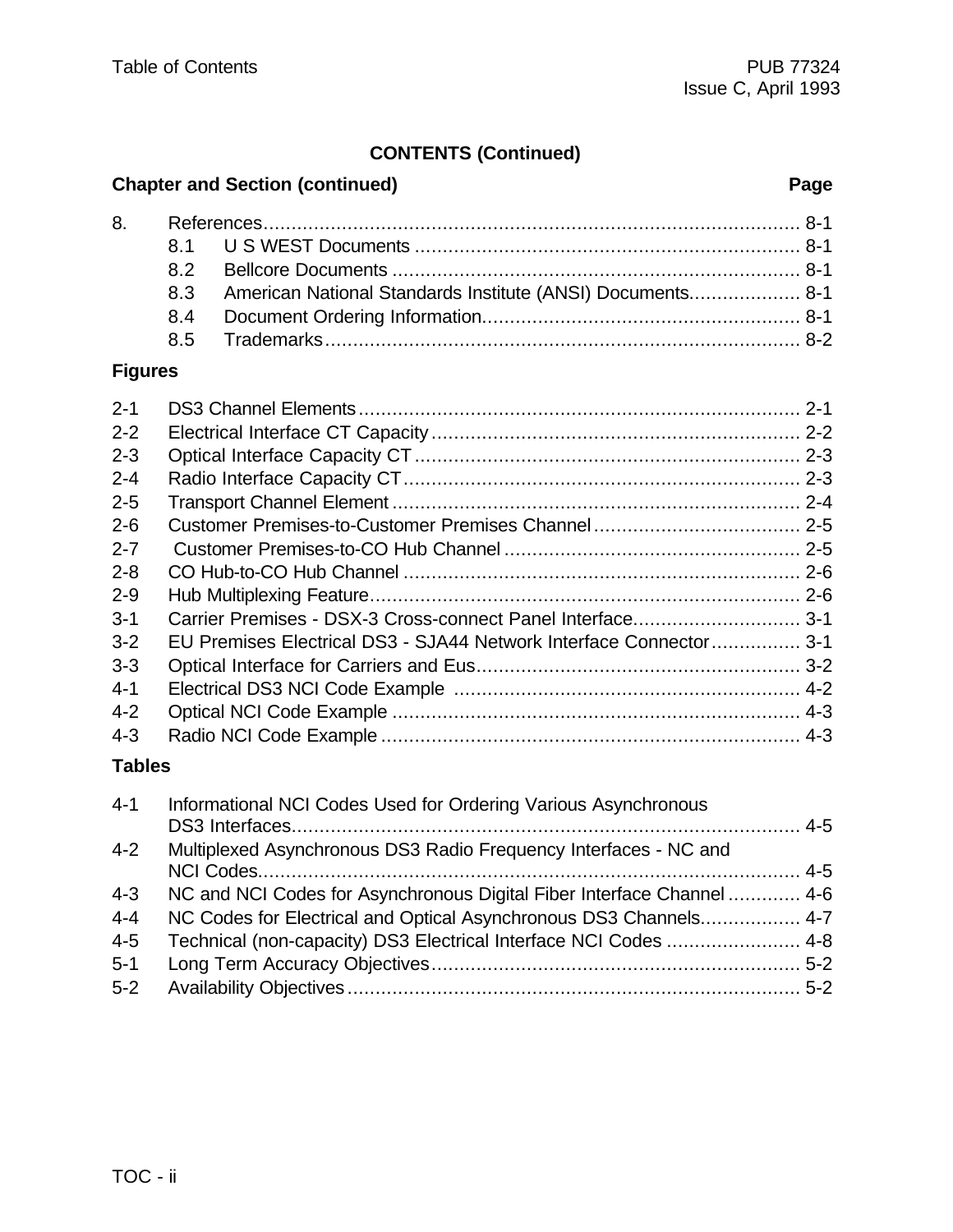#### **Chapter and Section**

#### Page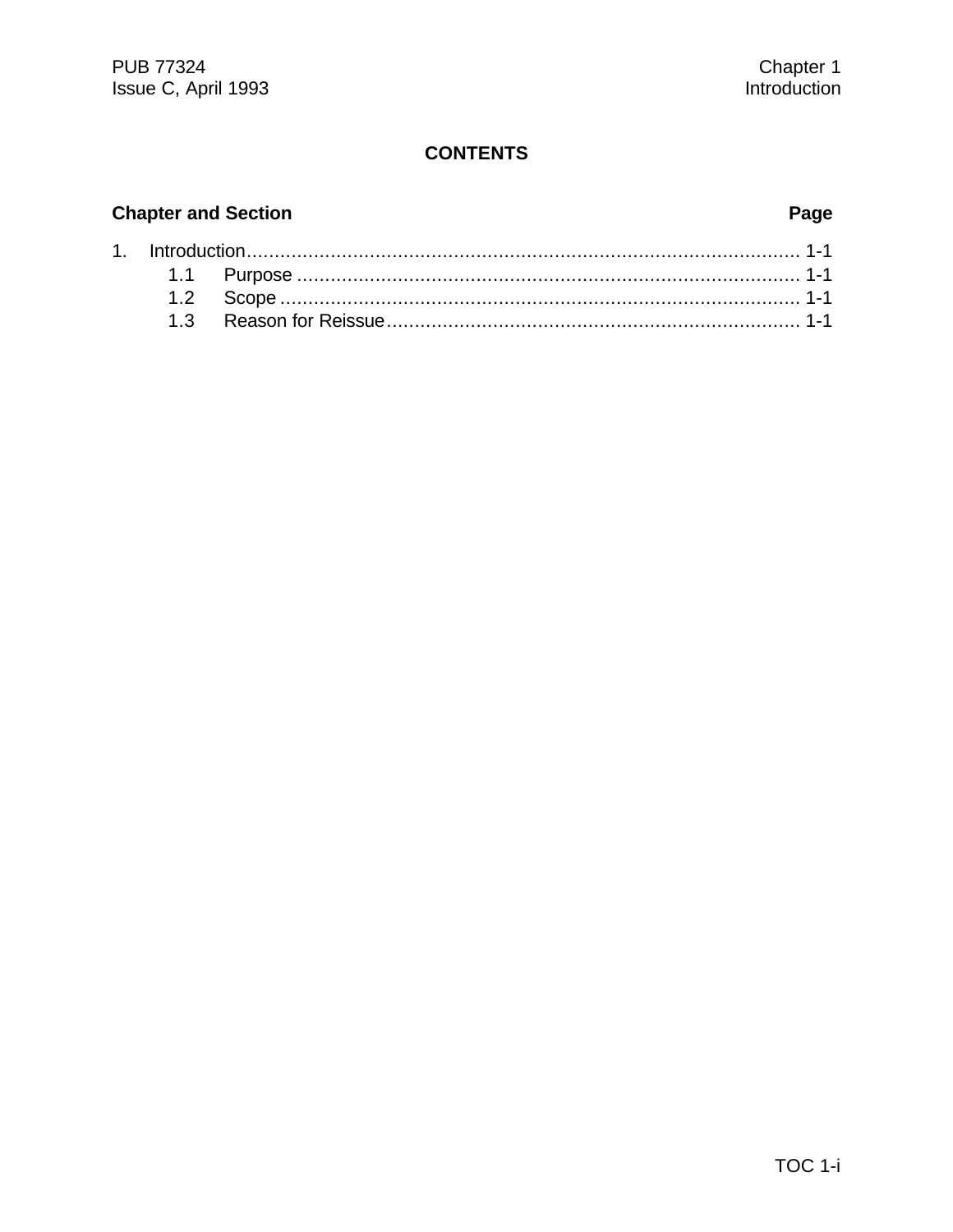#### **1. Introduction**

#### **1.1 Purpose**

This document describes U S WEST DS3 Service, its technical interface specifications, Network Channel (NC) and Network Channel Interface (NCI) code combinations. This Technical Publication provides sufficient technical details for a customer to select a service for incorporation into an end-to-end communications channel.

#### **1.2 Scope**

This document provides the electrical DS3 interface specifications, and their NC and NCI code combinations. Also, it provides code combinations permitting DS3 service to be ordered using higher bit rate channels with Central Office (CO) multiplexing down to the DS3 rate. The latter includes Optical and Radio Network Interfaces. The document describes:

- Required characteristics of DS3 signals at the interface with customers at End-User (EU) and Carrier premises.
- NCI codes used to describe the signal characteristics of the interfaces.
- NC codes used to order DS3 service.

#### **1.3 Reason for Reissue**

To show U S WEST as the owner of this publication and the one to contact concerning the content.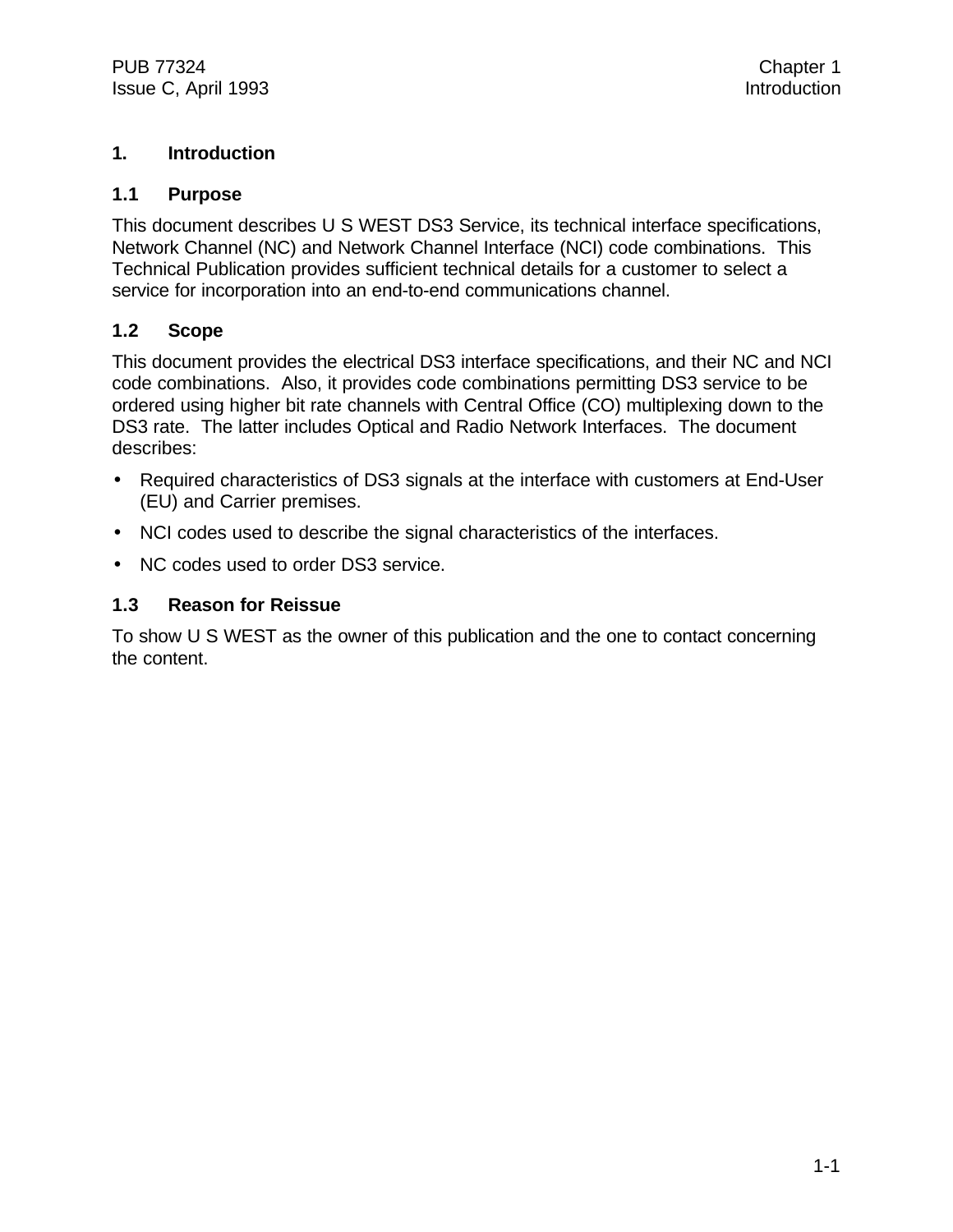|                | <b>Chapter and Section</b> |                                                                 |    |
|----------------|----------------------------|-----------------------------------------------------------------|----|
| 2.             |                            |                                                                 |    |
|                | 2.1                        |                                                                 |    |
|                |                            |                                                                 |    |
|                |                            |                                                                 |    |
|                |                            |                                                                 |    |
|                |                            |                                                                 |    |
|                | 2.2                        |                                                                 |    |
|                |                            | 2.2.1 Customer Premises-to-Customer Premises Channel 2-4        |    |
|                |                            |                                                                 |    |
|                |                            |                                                                 |    |
|                |                            | 2.2.4 Hub Multiplexing Feature (CO Multiplexing) 2-6            |    |
|                | 2.3                        | Bipolar With 8-Zero Substitution (B8ZS) Impact on DS3 Multiplex |    |
|                |                            |                                                                 |    |
|                |                            | 2.3.1 Customer Responsibility When Ordering DS1 CC Hub          |    |
|                |                            |                                                                 |    |
|                |                            | 2.3.2 U S WEST Responsibility for Ordered DS1 CC Hub            |    |
|                |                            |                                                                 |    |
| <b>Figures</b> |                            |                                                                 |    |
| $2 - 1$        |                            |                                                                 |    |
| $2 - 2$        |                            |                                                                 |    |
| າ າ            |                            | $\Omega$                                                        | റാ |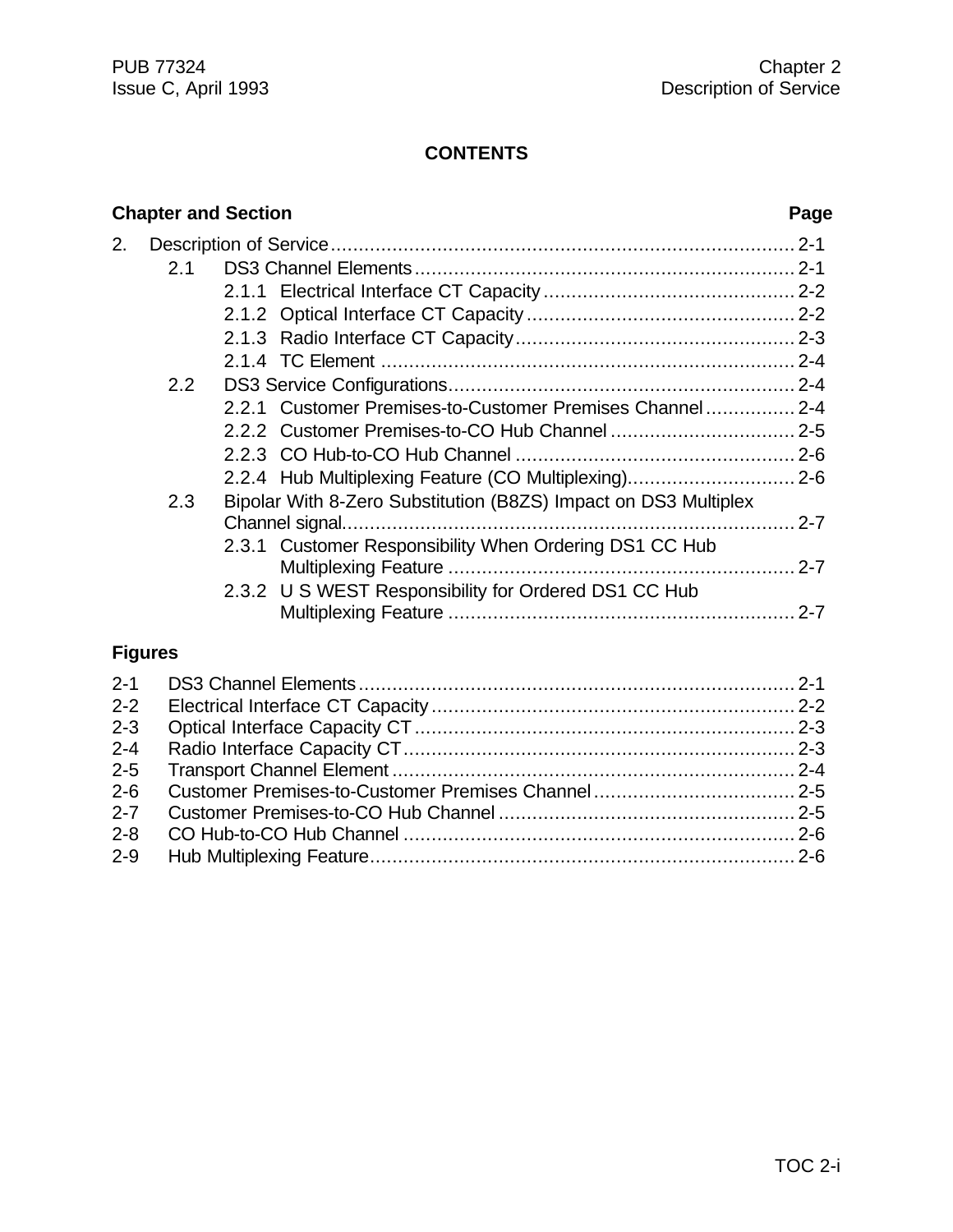#### **2. Description of Service**

U S WEST DS3 service consist of a high capacity channel for the transmission of 44.736 Mbit/s isochronous serial data having a line code of Bipolar Three Zero Substitution (B3ZS). U S WEST DS3 service is offered to Carrier and End-User (EU) customers in the following configurations and multiplexing arrangements:

- • Customer Premises-to-Customer Premises DS3 Channel
- • Customer Premises-to-U S WEST Central Office (CO) Hub DS3 Channel
- • U S WEST CO Hub-to-U S WEST CO Hub DS3 Channel
- • U S WEST CO DS3 Multiplexing to DS1

#### **2.1 DS3 Channel Elements**

DS3 Channel Elements may consist of one or more of the elements shown in Figure 2-1 below:



**Figure 2-1**: DS3 Channel Elements

Where:

- CO = Central Office
- $\bullet$  NI = Network Interface
- $\bullet$  CT = Channel Termination (NI to serving CO link)
- TC = Transport Channel (Transmission facilities between serving COs, between a serving CO and a U S WEST CO Hub, or between Telephone Company Hubs)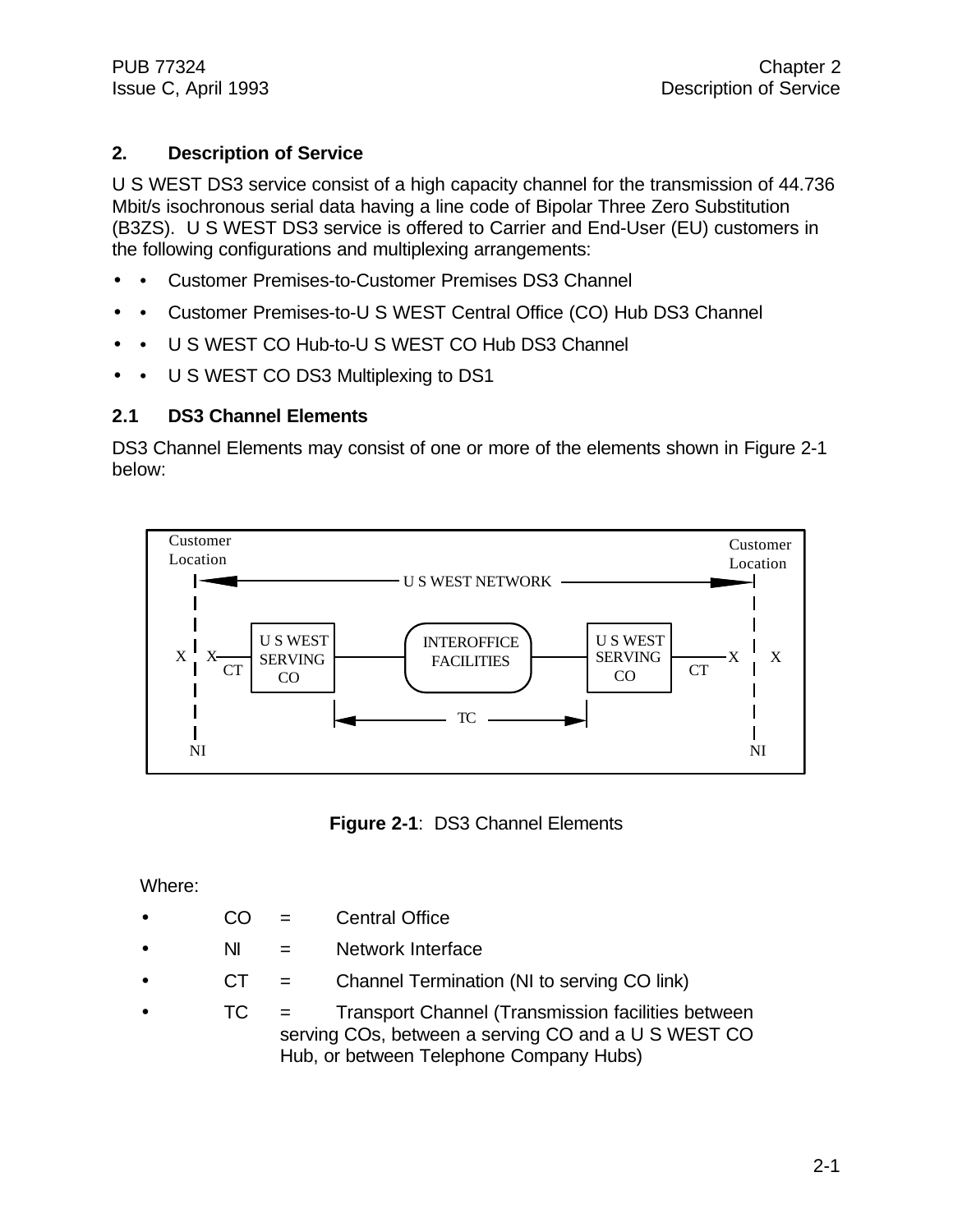Network Interface (NI) signals may be electrical, optical or radio, as selected by the customer. The electrical interface CT element provides for any quantity of DS3 channels the customer may require, in increments of one. Optical and radio interface CT elements, however, include CO multiplexing of as few as 2 or 3, and as many as 36, DS3 signals to a higher bit-rate signal that will be present in the optical or radio signal at the NI. Each DS3 CT element will terminate on a DSX-3 Cross-connect panel in the serving CO, in a capacity reserved status.

Individual DS3 service is then purchased that utilize the DS3 channels of these capacity CTs. The TCs, and the various DS3 channel configurations and options are described in the following paragraphs.

#### **2.1.1 Electrical Interface CT Capacity**

For the Electrical Interface CT Figure 2-2, demultiplexing to the DS3 level is provided by U S WEST at both ends of the element. This differs from radio and optical interface CT's where U S WEST demultiplexing is only provided at the CO end.



**Figure 2-2**: Electrical Interface CT Capacity

#### **2.1.2 Optical Interface CT Capacity**

The Optical Interface Capacity CT shown in Figure 2-3 interfaces at the customer end on a fiber distribution panel and at the CO end on a DSX-3 panel.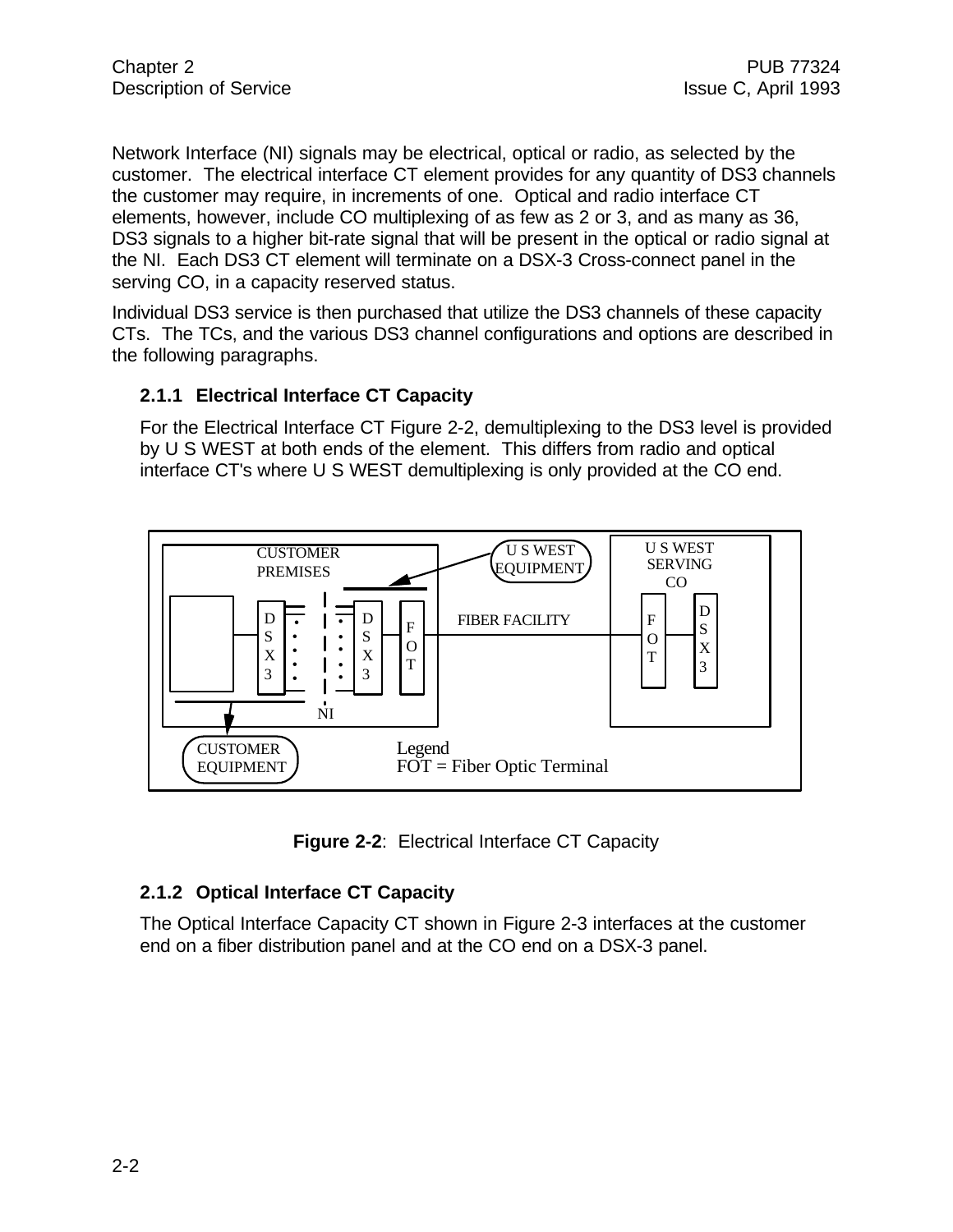

**Figure 2-3**: Optical Interface Capacity CT

Currently, national standards do not exist for optical interfaces; therefore, joint design between U S WEST and the customer is required when establishing this interface.

#### **2.1.3 Radio Interface CT Capacity**

The radio Interface CT Capacity shown in Figure 2-4 (commonly called mid-air meet), interfaces at the faceplate of each transmit/receive antenna.



**Figure 2-4**: Radio Interface Capacity CT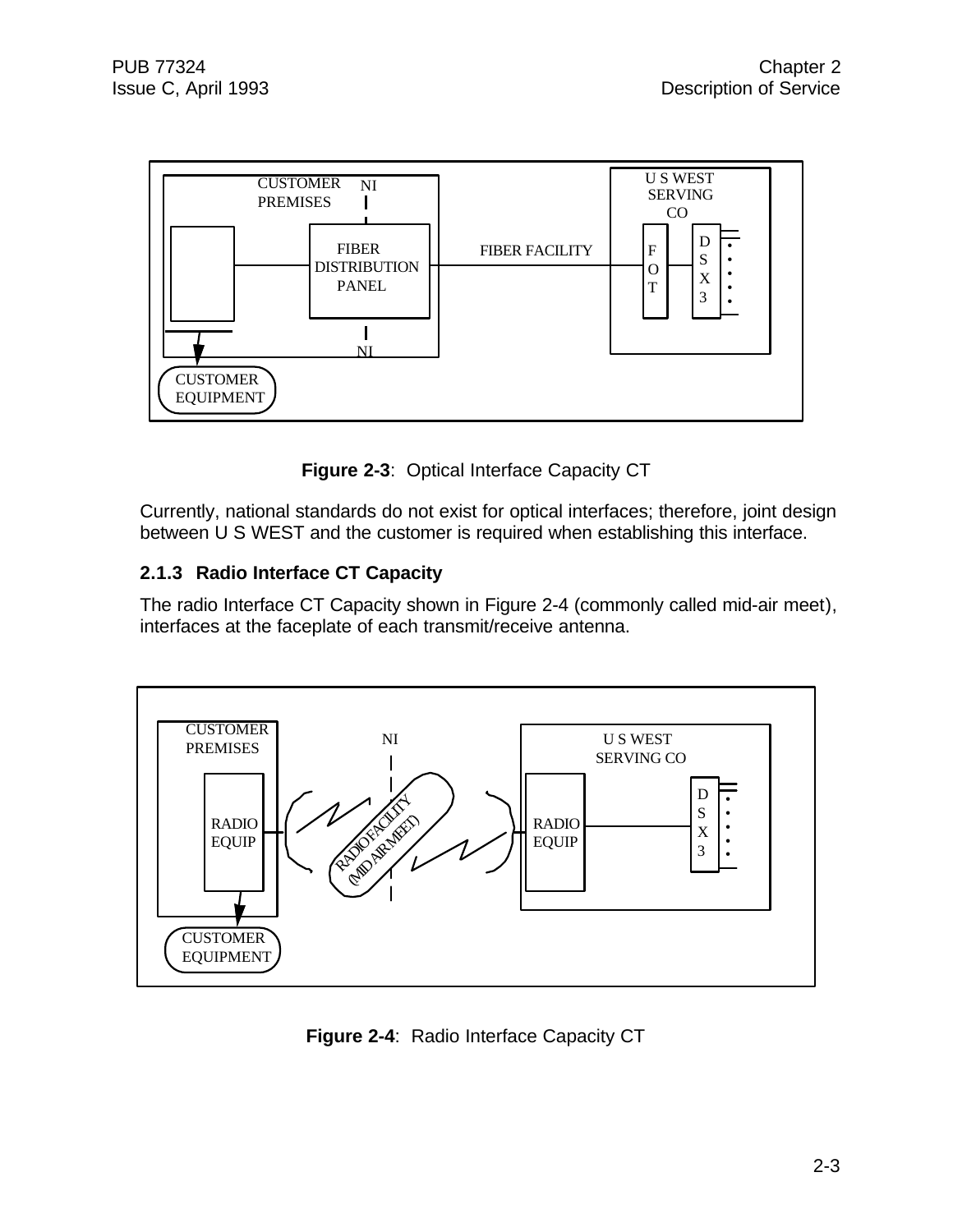Currently, national standards do not exist for radio interfaces; therefore, joint design between U S WEST and the customer is required when establishing this interface.

#### **2.1.4 TC Element**

The TC element, the network transport medium, is chosen by U S WEST. As shown in Figure 2-5, it originates at a DSX-3 panel in one CO and terminates on a DSX-3 panel in another CO. It may transit one or more COs between ends.



**Figure 2-5**: Transport Channel Element

#### **2.2 DS3 Service Configurations**

#### **2.2.1 Customer Premises-to-Customer Premises Channel**

This channel configuration shown in Figure 2-6 will terminate in an NI provided by U S WEST at each customer premises location. The NCI, selected by the customer, may be either electrical, optical, or radio (at either end) as previously described in the paragraphs under subheadings 2.1.1 through 2.1.3. Once the DS3 channel reaches the serving CO, U S WEST will chose the TC medium through it's network as described in the paragraph under subheading 2.1.4. U S WEST will be responsible for maintaining service between NIs.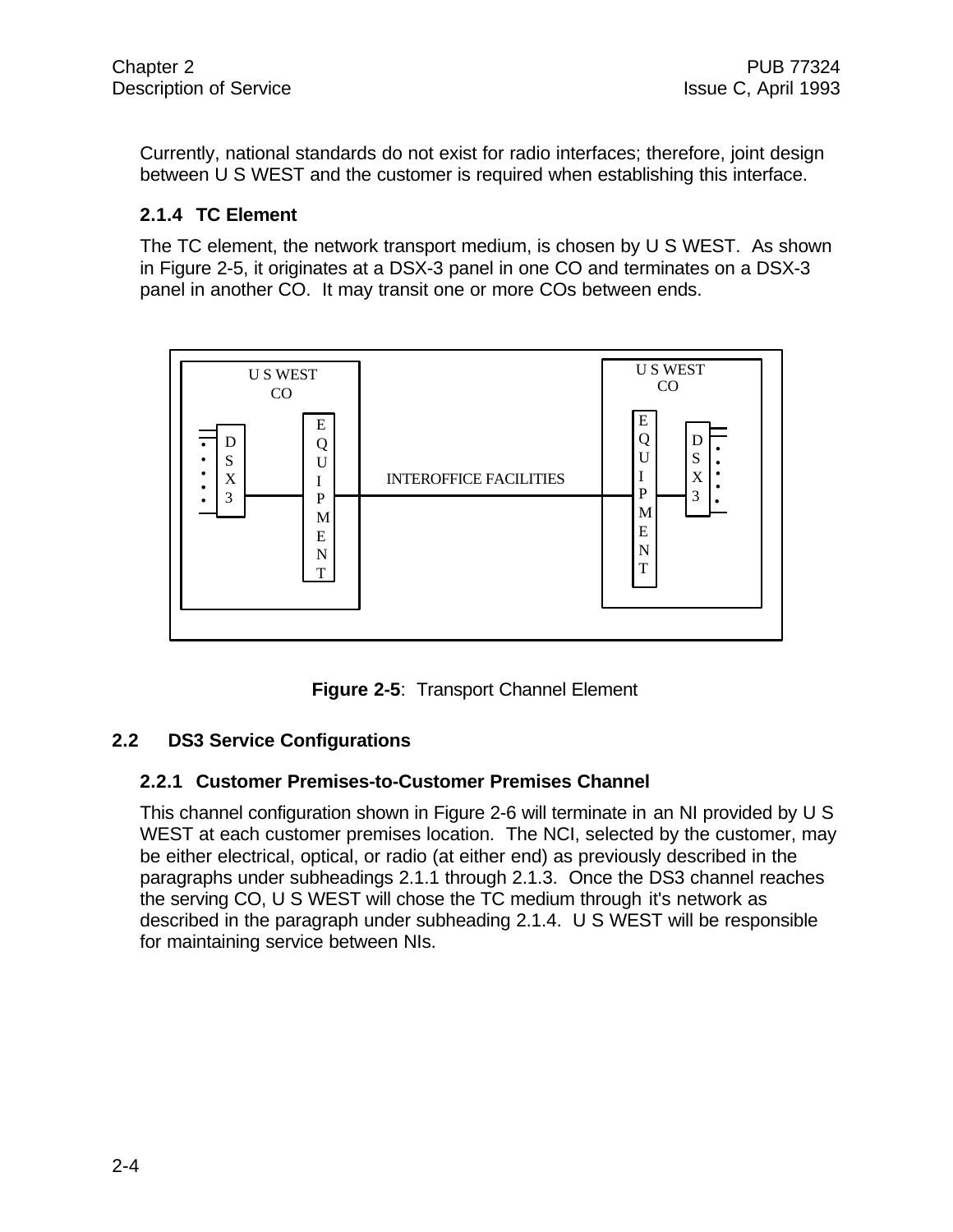



#### **2.2.2 Customer Premises-to-CO Hub Channel**

This channel configuration shown in Figure 2-7 will terminate in a NI provided by U S WEST at the customer premises location and a DSX-3 panel or equivalent in a U S WEST CO Hub. The NI, selected by the customer, may be either electrical, optical, or radio (at either end) as previously described in the paragraphs under subheading 2.1.1 through 2.1.3. Once the DS3 channel reaches the serving CO, U S WEST will choose the TC medium through its network as described in the paragraph under subheading 2.1.4. U S WEST will be responsible for maintaining the service from the NI at the customer location to the DSX-3 Cross-connect panel or equivalent in the CO Hub.



**Figure 2-7:** Customer Premises-to-CO Hub Channel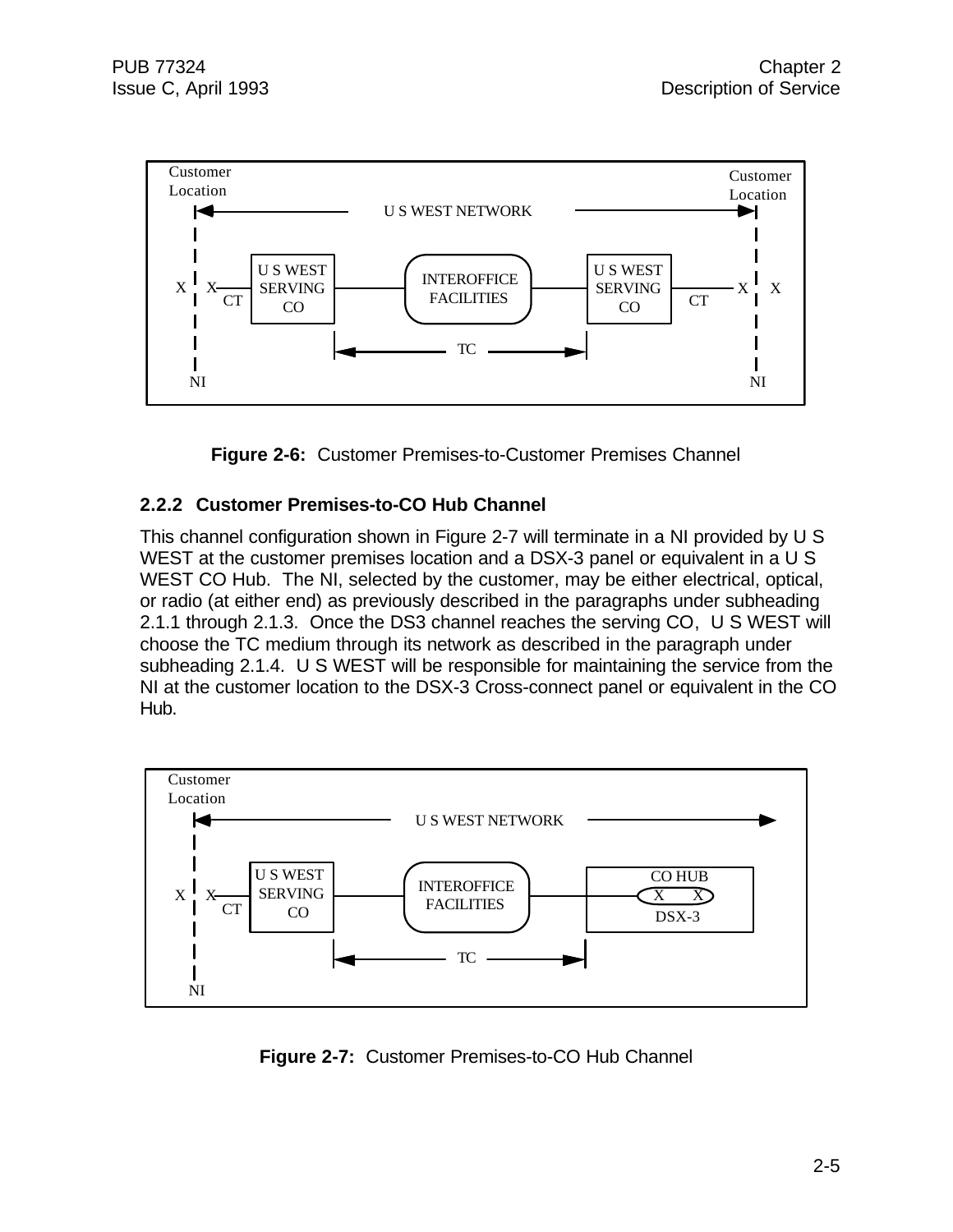#### **2.2.3 CO Hub-to-CO Hub Channel**

This channel configuration shown in Figure 2-8 will terminate at both ends on a DSX-3 panel, or equivalent, in a U S WEST CO Hub. U S WEST will be responsible for maintaining service between the DSX-3 Cross-connect panels or equivalent.



**Figure 2-8:** CO Hub-to-CO Hub Channel

#### **2.2.4 Hub Multiplexing Feature (CO Multiplexing)**

Figure 2-9 depicts an example of Hub Multiplexing Feature. Customers may request DS3 to DS1 multiplexing on DS3 channels that terminate at CO Hubs (Premises-to-CO Hub, and CO Hub-to-CO Hub configuration). The customer may order multiplexing at one or both ends of CO Hub.



**Figure 2-9:** Hub Multiplexing Feature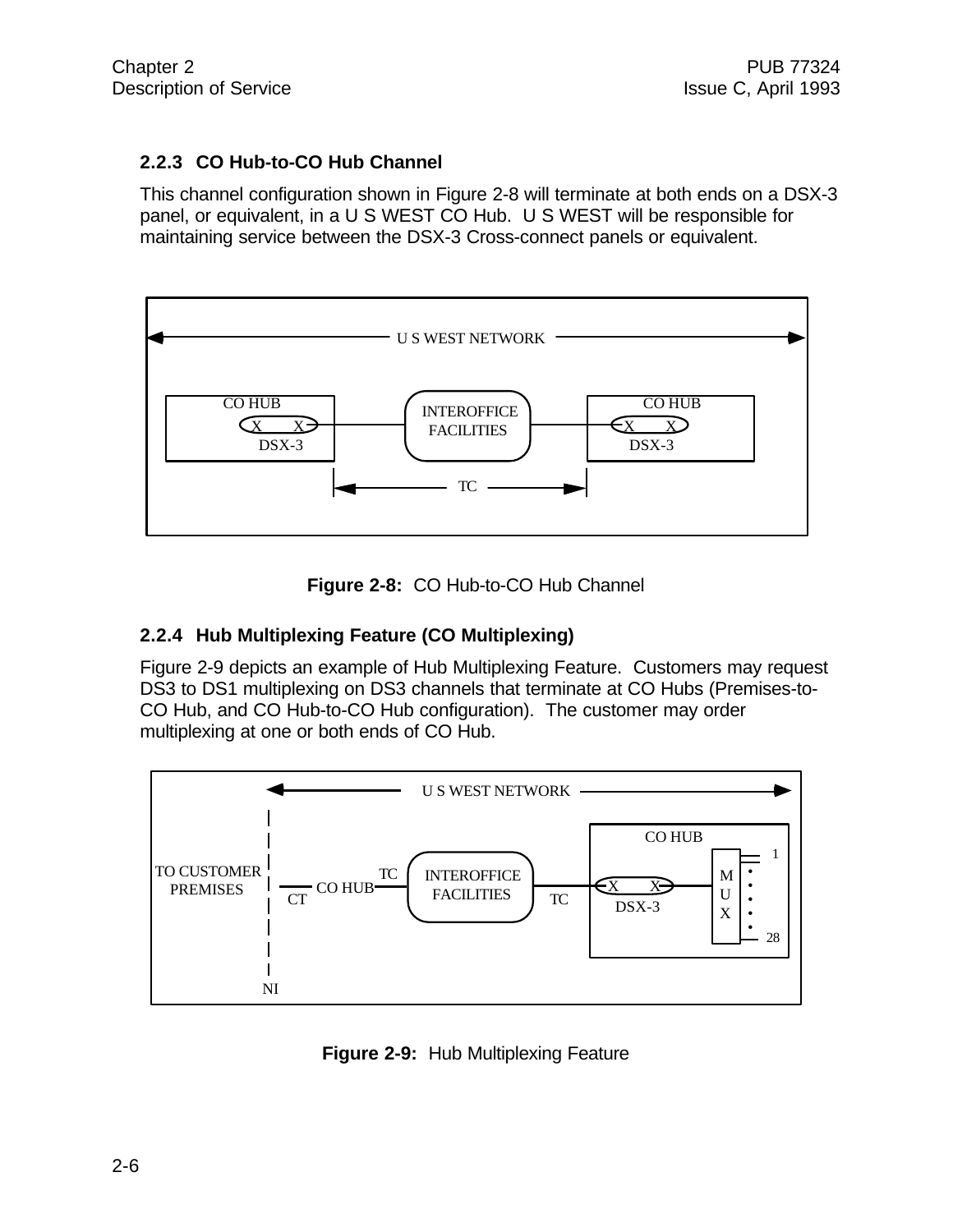When customers request Hub multiplexing, they sometimes require that the DS1 channels be capable of clear channel operation (for a more detailed explanation of DS1 Clear Channel; consult U S WEST Technical Publication 77375). Since U S WEST DS1 to DS3 multiplexing equipment is comprised of various vendors' products with a variety of vintages, clear channel optioning capability may vary from one vendor's equipment to the next.

#### **2.3 Bipolar With 8-Zero Substitution (B8ZS) Impact on DS3 Multiplex Channel signal**

DS1 Clear Channel (DS1 CC) operation is enabled through the use of the B8ZS line code. DS1 circuit packs in DS3 to DS1 multiplexers may or may not be capable of B8ZS. Those that are capable will allow B8ZS selection in-groups of either 7, 4, or 1 DS1 channel(s) at a time. This is also true for the equipment used by most customers served by U S WEST. For this reason in Table 4-4 in Chapter 4, a series of Network Channel (NC) codes provide NC code options permitting the customer to describe the type of clear Channel optioning capability desired (DS1 channel port B8ZS optional in groups of 7, 4, or 1). For technical and administrative reasons, it is important that the customer multiplexer and the U S WEST CO multiplexer should have a matching DS1 CC optioning capability. A multiplexer that can have DS1 ports optioned one-at-a-time, is compatible with one that options in-groups of 4 or 7.

#### **2.3.1 Customer Responsibility When Ordering DS1 CC Hub Multiplexing Feature**

The customer is responsible when placing an order involving transport of DS1 CC on DS3 to indicate by their selection of the appropriate NC (provided in Chapter 4 of this document), the capability of their multiplexer. This will ensure that U S WEST will adequately provide for the ordered feature requested by the customer.

Customer requested change to B8ZS, of an existing channel service, will require a new service order.

#### **2.3.2 U S WEST Responsibility for Ordered DS1 CC Hub Multiplexing Feature**

U S WEST will provide either a multiplexer matching that of the customer, or one that will provide for transport of DS1 CC on a one-to-one basis.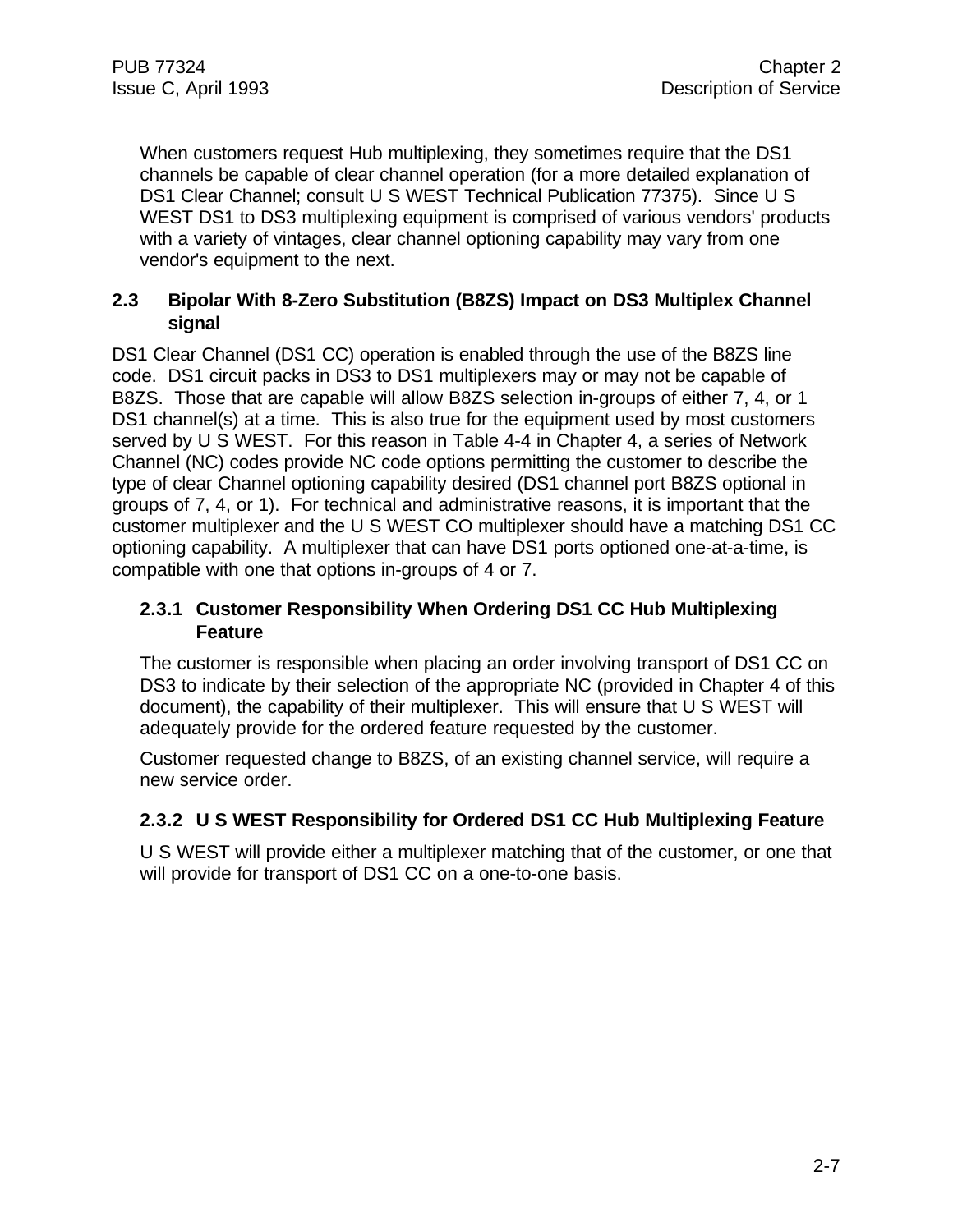### **Chapter and Section Page** 3. Description of Interfaces............................................................................. 3-1 3.1 DS3 Electrical Interface and Frame Format Applications ..................... 3-1 3.2 Optical Interface for Multiplexed DS3s............................................... 3-1 3.3 Radio Frequency Interface for Multiplexed DS3s ................................ 3-2 **Figures** 3-1 Carrier Premises - DSX-3 Cross-connect Panel Interface.............................. 3-2 3-2 EU Premises Electrical DS3 - SJA44 Network Interface Connector................ 3-3

| 3-2   EU Premises Electrical DS3 - SJA44 Network Interface Connector…………… 3-3 |  |
|-------------------------------------------------------------------------------|--|
|                                                                               |  |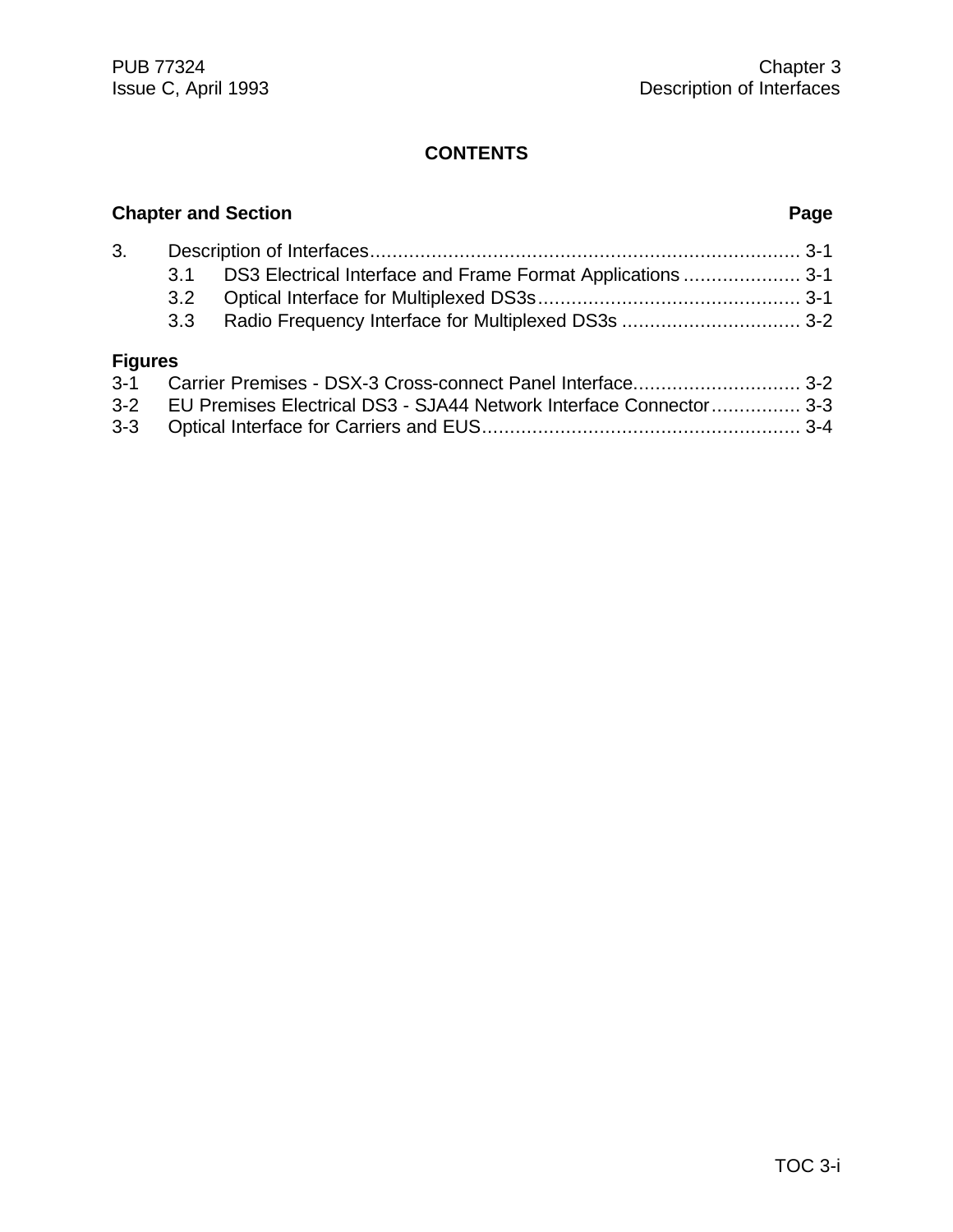#### **3. Description of Interfaces**

#### **3.1 DS3 Electrical Interface and Frame Format Applications**

DS3 channels are provided to Carrier and End-User (EU) customers. The Network Interface (NI) at a Carrier premises will be at a DSX-3 Cross-connect panel or equivalent with signal characteristics as described in ANSI T1.102-1987, and with the Frame structure as described in ANSI T1.107-1988. Specifically, U S WEST supports the M23 Multiplex Format described in Paragraph 8.2 of ANSI T1.107-1988 and its supplement ANSI T1.107a-1990. The NI at an EU premises will be at a SJA44 connector with signal characteristics as described in ANSI T1.404-1989.

The physical electrical DS3 NI configurations are shown in Figures 3-1 and 3-2 for Carrier premises and EU premises respectively. Carriers have two options at their premises:

- Carrier customers may elect to terminate their cables on the U S WEST DSX-3 Cross-connect panel in the space provided for U S WEST transmission equipment (Figure 3-1, option A).
- They may elect to have U S WEST terminate U S WEST cable on the customer's DSX-3 Cross-connect panel located in the customer's workspace (Figure 3-1, option B).

If Asynchronous M23 multiplex applications and C-Bit Parity applications meet at a network-to-network or network-to-customer premises interface, U S WEST will require an M23 Multiplex format that conforms to the signal characteristics described in the first paragraph under subsection 3.1.

U S WEST does not support DS1 to DS3 CO multiplexing on M23 Multiplex signals with the C-Bit Parity application. Also, U S WEST does not support either DS3-M13 framing format or "DS3 Clear Channel" interfaces.

#### **3.2 Optical Interface for Multiplexed DS3s**

The NI for this option will be at a U S WEST provided Fiber Distribution Panel (FDP) at the customer's premises. The type of connectors to be used will be jointly agreed upon by the customers and U S WEST's transmission engineers. The customer will provide the fiber optic cable to connect their equipment to the NI. The customers' equipment will be Cross-connected at the U S WEST provided FDP as shown in Figure 3-3.

There are no industry Standards for Asynchronous lightwave multiplexing and transport equipment. Each manufacturer of fiber optic transmission equipment uses their own proprietary signal format, e.g., 540 Mbit/s. This requires the use of the same manufacturer's equipment at both ends of a system. U S WEST will identify the equipment types available and the customer will select and provide compatible equipment at their premises.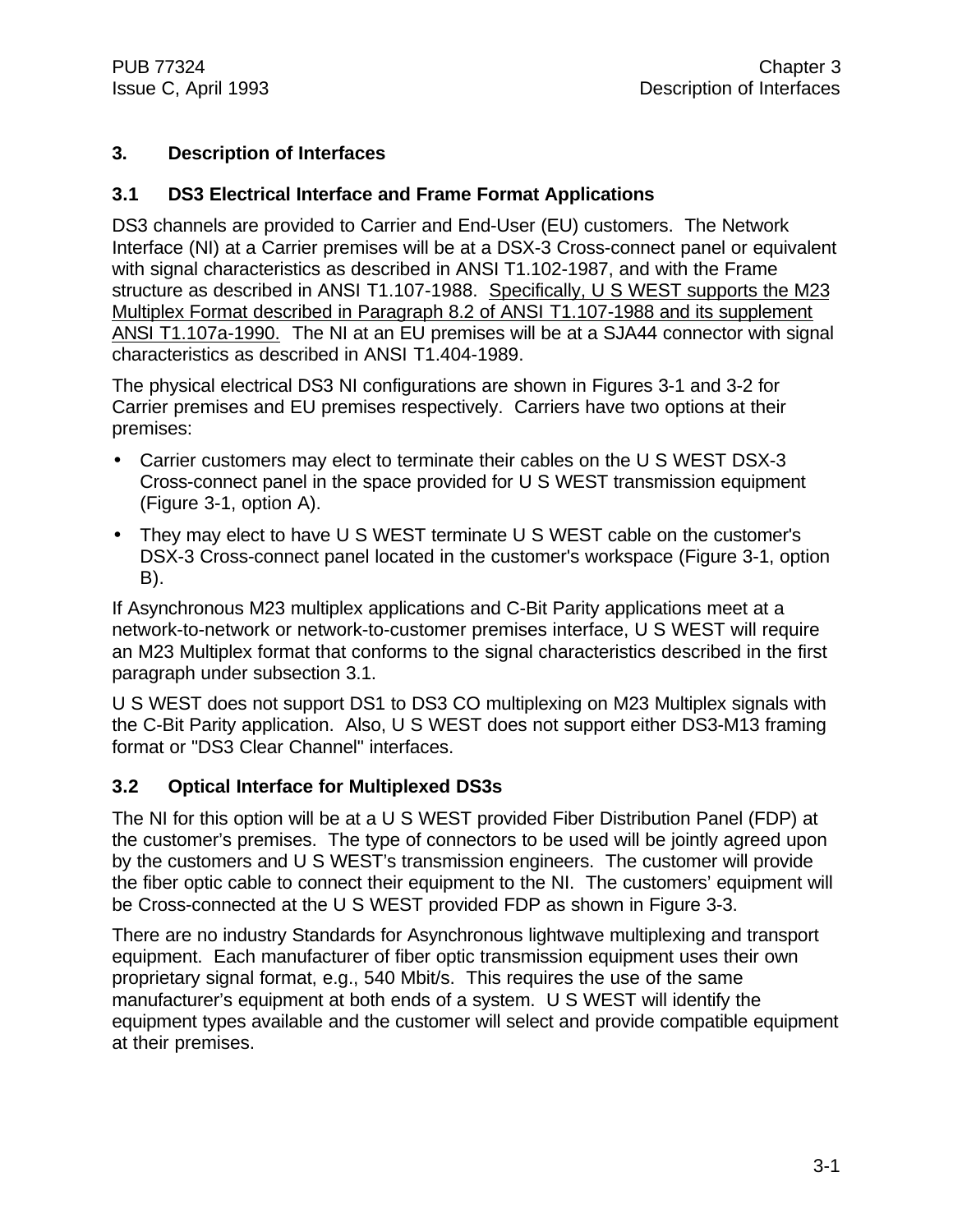#### **3.3 Radio Frequency Interface for Multiplexed DS3s**

The Radio Frequency (RF) Interface (commonly called a mid-air meet) for a DS3 channel will be at the faceplate of each transmit/receive antenna. Multiplexed Asynchronous DS3s may be transported to an RF interface.

Due to different protocols in use on the line overhead of the radio system, the same type of radio equipment must be used at both ends of the system. U S WEST will identify the equipment types available and the customer will select and provide compatible equipment at their location.



**Figure 3-1**: Carrier Premises - DSX-3 Cross-connect Panel Interface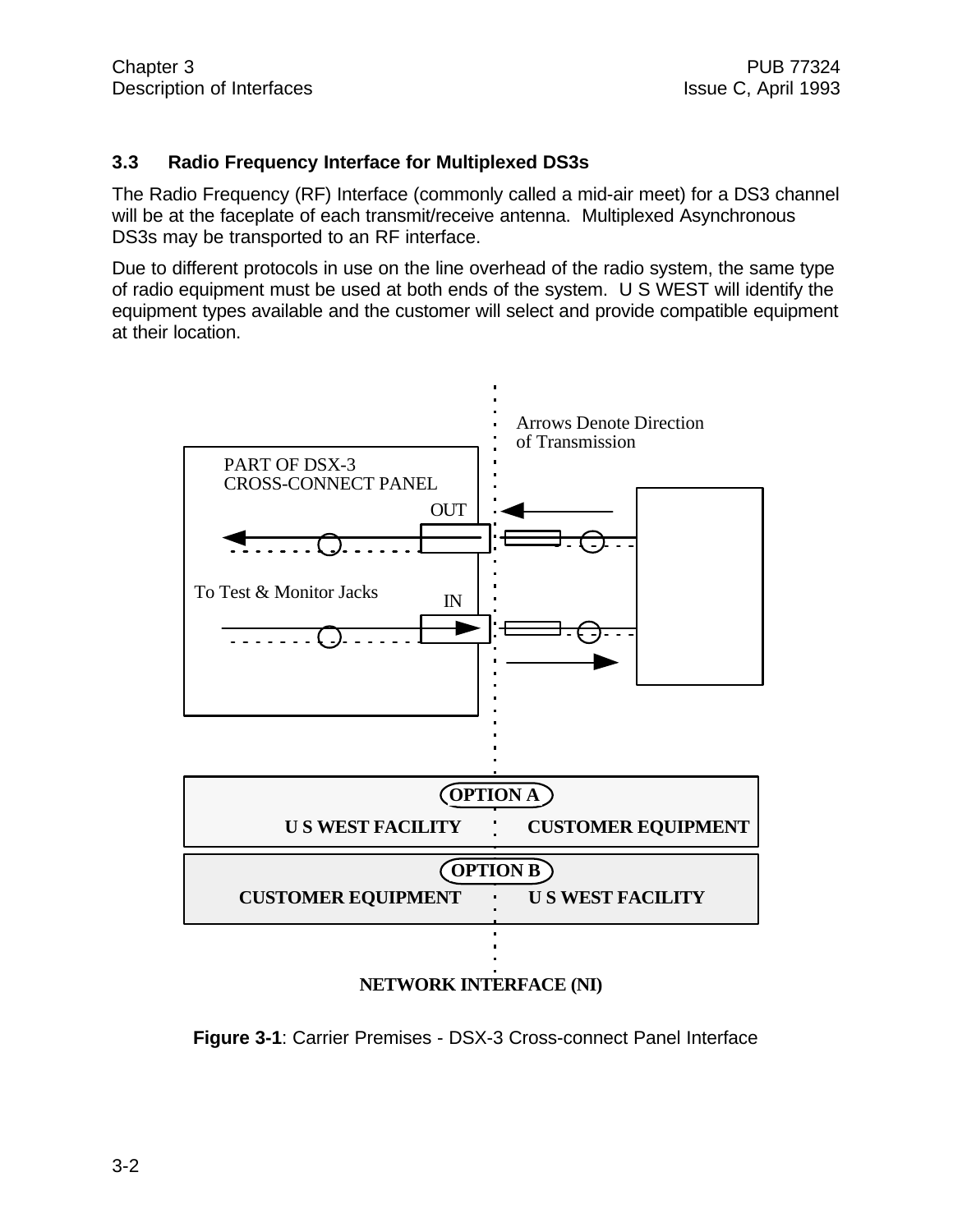

Legend:

- T Optional wideband transformers to mitigate ground currents.
- P TNC connector plug
- J TNC connector jack
- L Maximum cable length to NI 450 feet of 75? coaxial cable.
- Note 1: This diagram indicates signal continuity arrangements and maximum allowable cable lengths.
- Note 2: Equipment grounding should follow recommended Carrier / customer installation practices consistent with existing safety standards.
- Note 3: If the maximum distance between the DSX-3 Cross-connect panel and the customer equipment exceeds 450 feet a DS3 Regenerator will be required.

**Figure 3-2**: EU Premises Electrical DS3 - SJA44 Network Interface Connector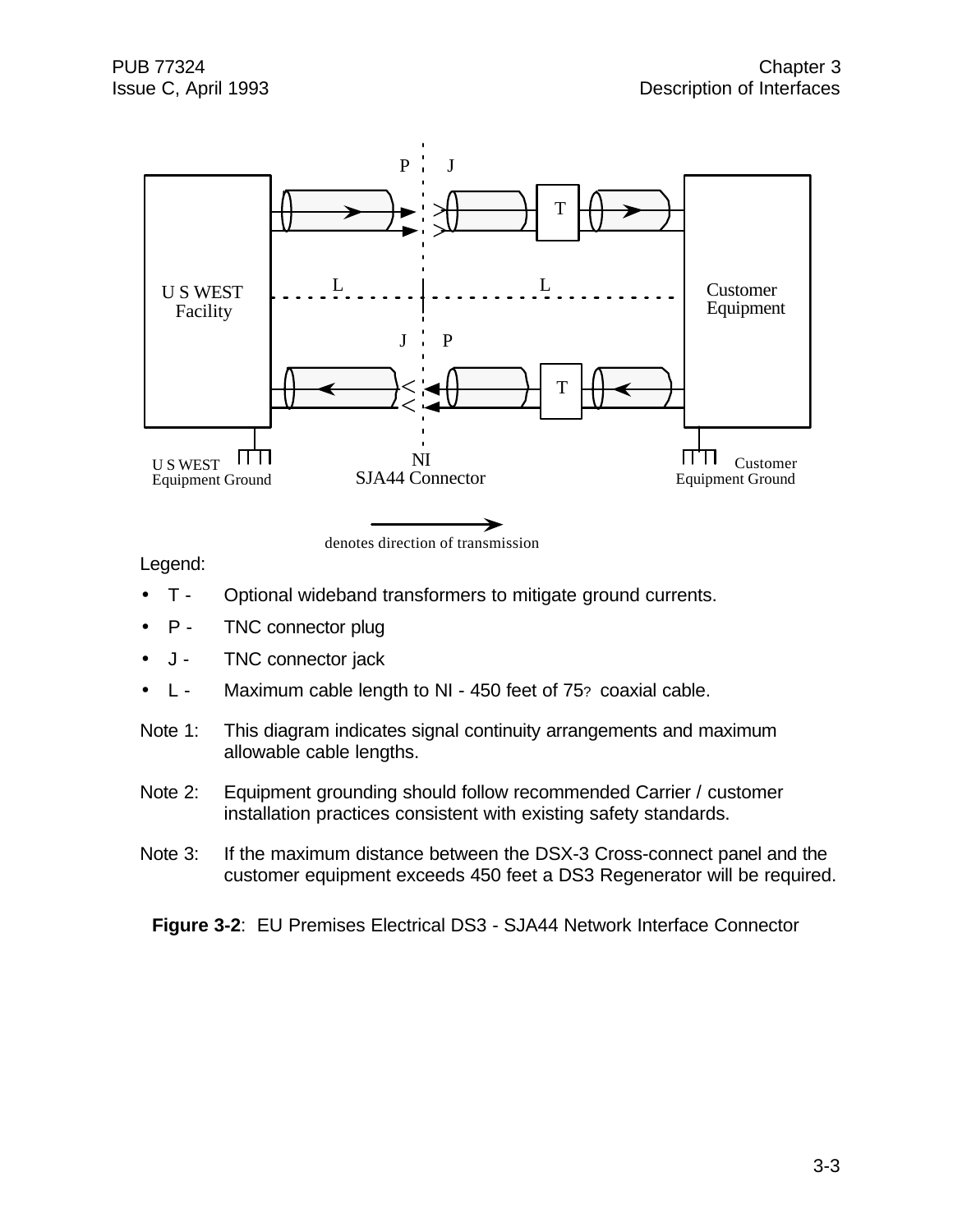#### **U S WEST FIBER DISTRIBUTION PANEL**



**Figure 3-3:** Optical Interface for Carriers and EUS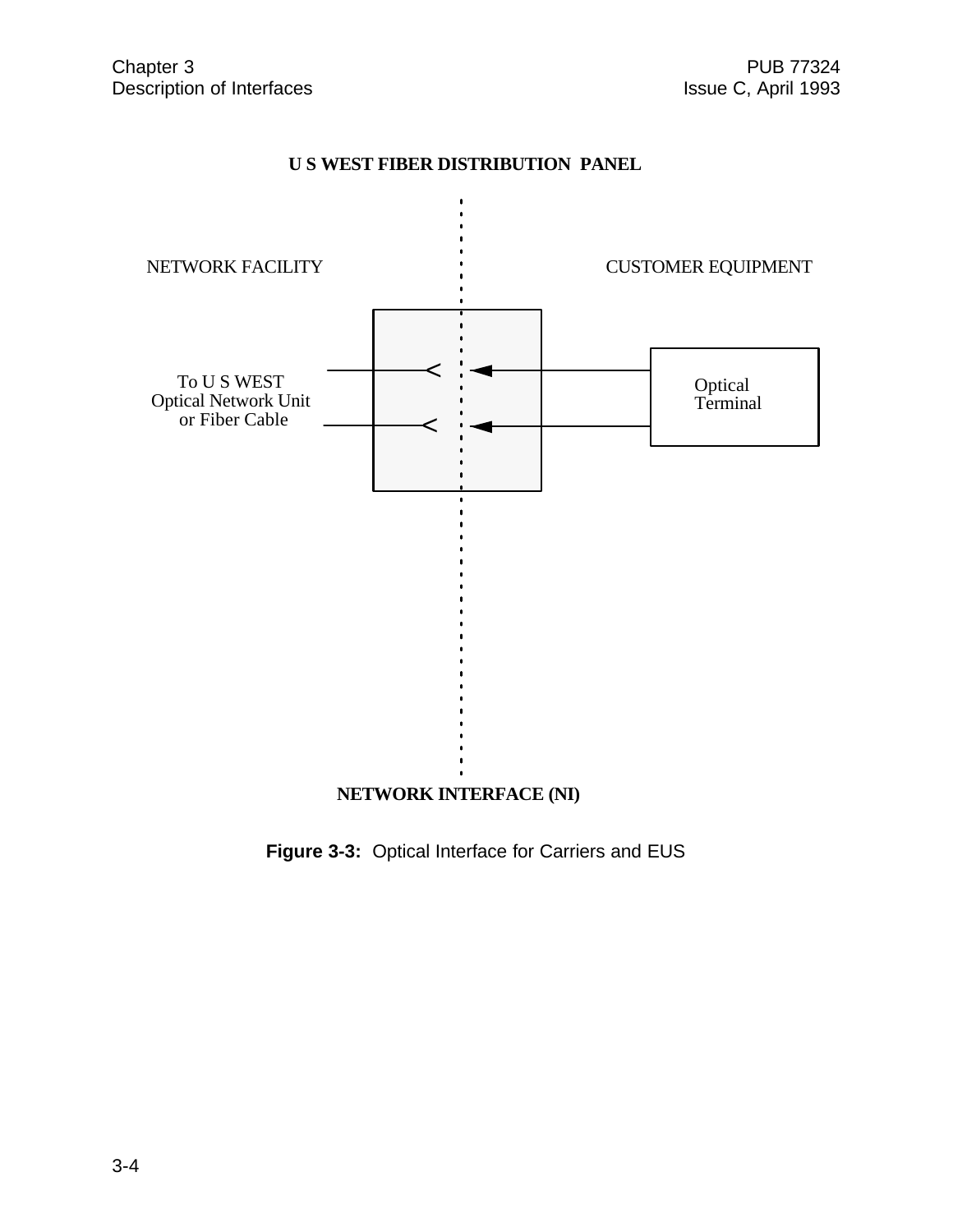|    | <b>Chapter and Section</b><br>Page |                                                                    |  |  |
|----|------------------------------------|--------------------------------------------------------------------|--|--|
| 4. |                                    | Network Channel (NC) and Network Channel Interface (NCI) Codes 4-1 |  |  |
|    | 4.1                                |                                                                    |  |  |
|    |                                    | 4.1.1 Electrical DS3 Interface NCI Code Options  4-1               |  |  |
|    |                                    |                                                                    |  |  |
|    |                                    |                                                                    |  |  |
|    | 4.2                                |                                                                    |  |  |
|    |                                    |                                                                    |  |  |
|    |                                    |                                                                    |  |  |
|    | 4.3                                |                                                                    |  |  |
|    | 4.4                                |                                                                    |  |  |
|    | 4.5                                |                                                                    |  |  |
|    |                                    |                                                                    |  |  |
|    |                                    | 4.5.2 NC and NCI Code Combinations for Asynchronous                |  |  |
|    |                                    |                                                                    |  |  |
|    | Figures                            |                                                                    |  |  |

#### **Figures**

| 4-4 NC Codes for Electrical and Optical Asynchronous DS3 Channels (2 of 2) 4-8 |  |
|--------------------------------------------------------------------------------|--|

#### **Tables**

| $4 - 1$ | Informational NCI Codes Used for Ordering Various Asynchronous             |  |
|---------|----------------------------------------------------------------------------|--|
|         |                                                                            |  |
| $4 - 2$ | Multiplexed Asynchronous DS3 Radio Frequency Interfaces – NC               |  |
|         |                                                                            |  |
| $4 - 3$ | NC and NCI Codes for Asynchronous Digital Fiber Interface Channel  4-6     |  |
| $4 - 4$ | NC Codes for Electrical and Optical Asynchronous DS3 Channels (2 of 2) 4-7 |  |
| 4-5     | Technical (Non-capacity) DS3 Electrical Interface NCI Codes 4-8            |  |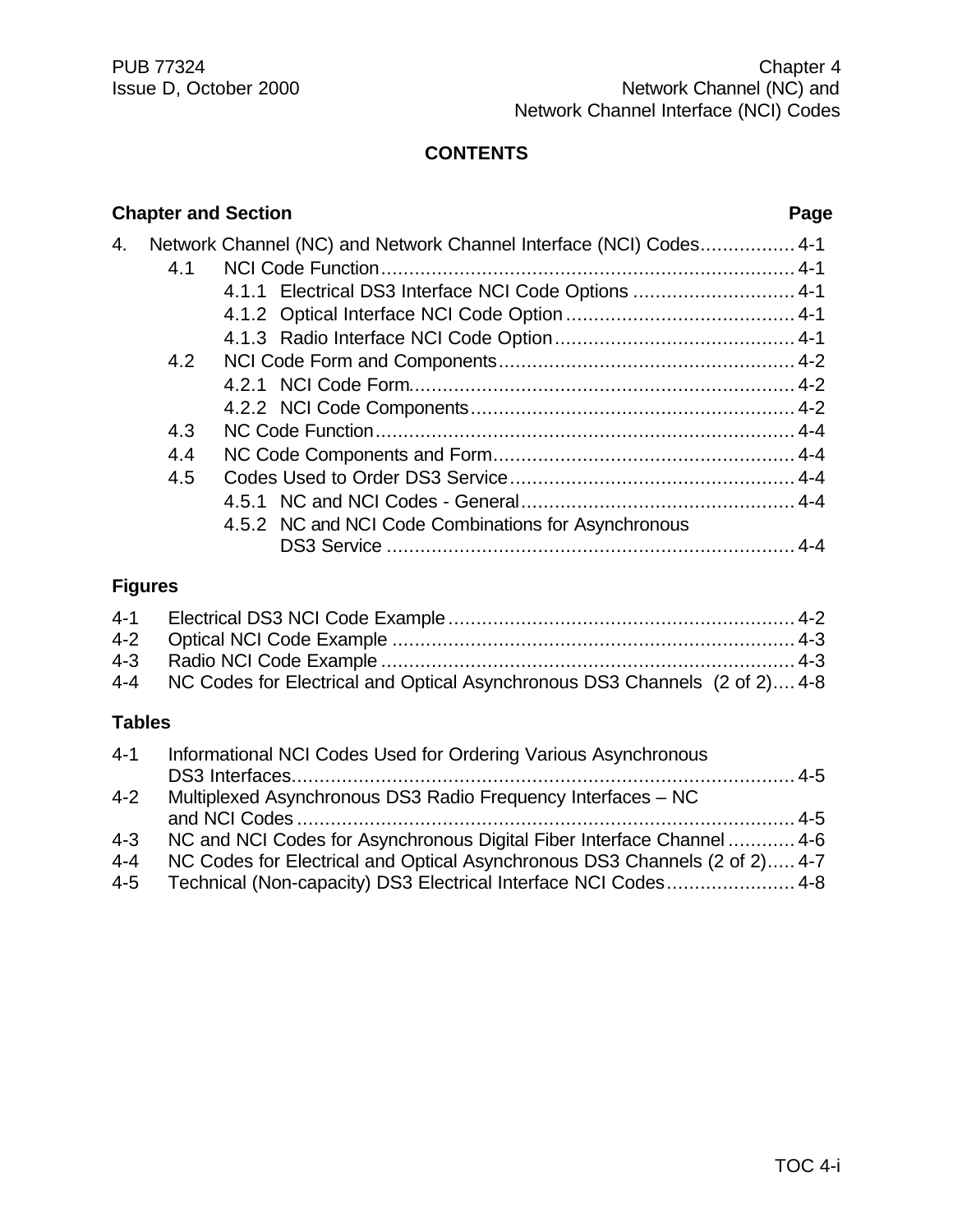#### **4. Network Channel (NC) and Network Channel Interface (NCI) Codes**

NC and NCI codes convey service and technical parameters. This chapter explains the codes in a general manner and then it provides specific code combinations to aid in ordering DS3 service. NC and NCI codes are provided by the customer to the U S WEST Service Representative at the time a request for DS3 service is initiated.

#### **4.1 NCI Code Function**

Signal specifications information at an interface are encoded into *NCI codes*. For DS3 service, the NCI code may convey capacity. Customers provide an NCI code to U S WEST to advise the Engineer of the specific technical customer requirements at a Network Interface and to convey capacity, given as quantities of DS3.

DS3 NCI options include:

#### **4.1.1 Electrical DS3 Interface NCI Code Options**

NCI coding for DS3 interfaces identifies two applications:

- M23 multiplex
- M23 multiplex with C-Bit Parity

Each application has multiple options for capacity, which are outlined in the Tables 4- 1 through 4-5. The capacity number indicates the number of DS3 channels reserved by the customer.

As noted in an earlier chapter, U S WEST provides an option for DS3 to DS1 Central Office (CO) multiplexing with the M23 multiplex application.

#### **4.1.2 Optical Interface NCI Code Option**

Multiple Asynchronous DS3 channels may be ordered multiplexed and transported within a higher bit-rate bandwidth on fiber optic cable to a fiber optic interface. NCI coding for optical interfaces permits a choice of reserved DS3 capacity.

#### **4.1.3 Radio Interface NCI Code Option**

Multiple Asynchronous DS3 channels may be ordered multiplexed and transported within a higher bit-rate bandwidth on a microwave radio channel. The "interface" exists within the radio signal transmission path. NCI coding permits a choice of reserved DS3 capacity and of radio frequency band.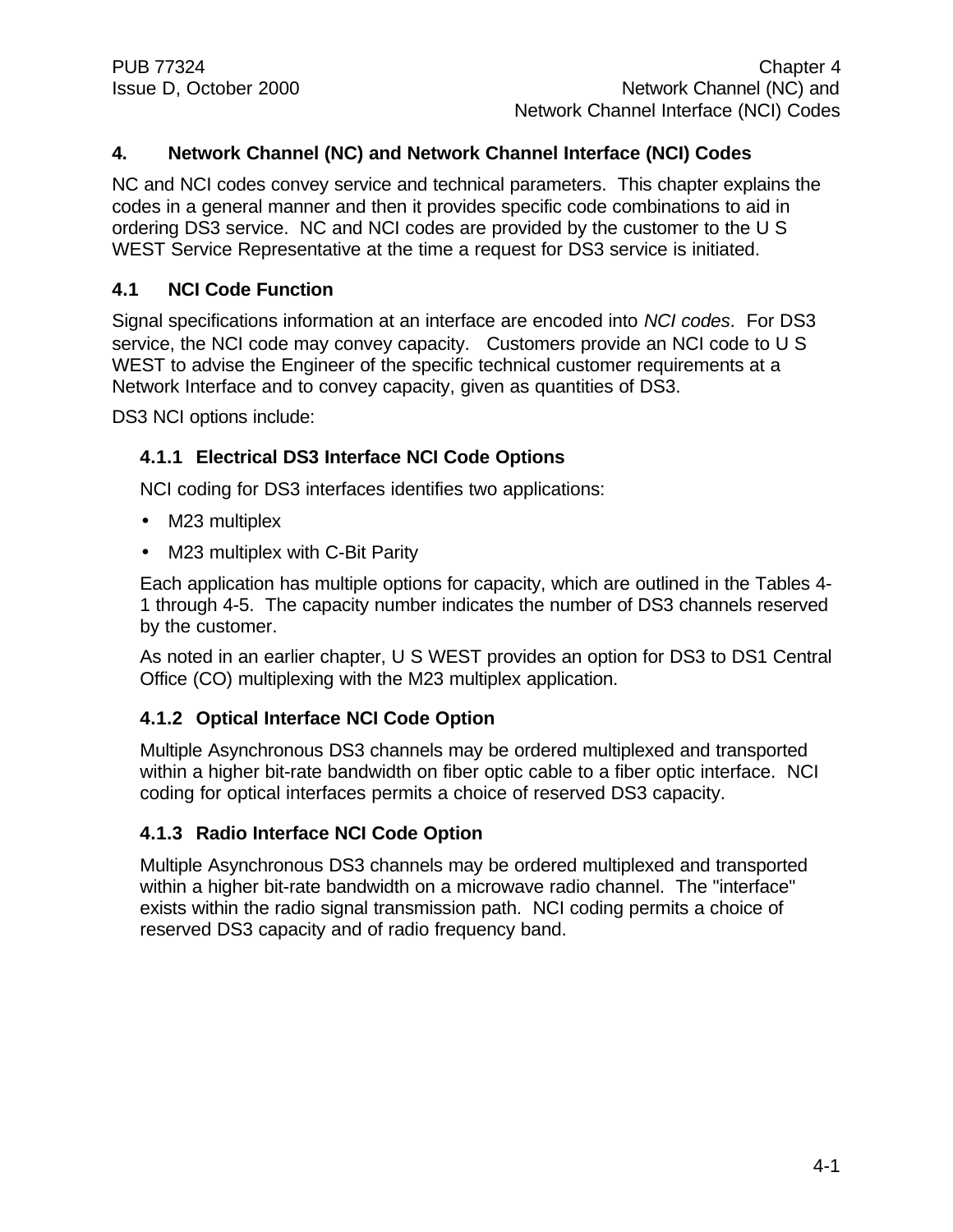#### **4.2 NCI Code Form and Components**

The full NCI code format has fields not used for digital services. Only those fields relevant to DS3 interfaces are discussed here.

#### **4.2.1 NCI Code Form**

An NCI code has the form *04DS6.44*. The period between the numbers is a delimiter, which is used for improved clarity. It causes the *Protocol Option Code*, discussed later, to stand-out. An NCI code has no dashes (-).

#### **4.2.2 NCI Code Components**

Digital NCI Codes have four components as shown in Figure 4-1 through 4-5. Figure 4-1 provides an example of an electrical DS3 interface NCI code, Figure 4-2 is an example of an optical interface NCI code, and Figure 4-3 is a radio frequency interface NCI code example.

04 DS 6 . 44 This example is the DS3 M23 multiplex application without C-Bit Parity. Impedance. For DS3 interfaces the code is always 6 denoting 75 Ohms. The period following the 6 is a delimiter for clarity. Protocol Code. This code is always DS for electrical DS3 interfaces. Number of wires at the interface. For DS3 interfaces, the code is always 04 denoting a 4-wire interface. Protocol Option Code . This code is a variable. 44 denoes the DS3 rate of 44.736 Mbit/s, and it denotes the application. A suffix may denote an application option or Capacity.

#### **Figure 4-1**: Electrical DS3 NCI Code Example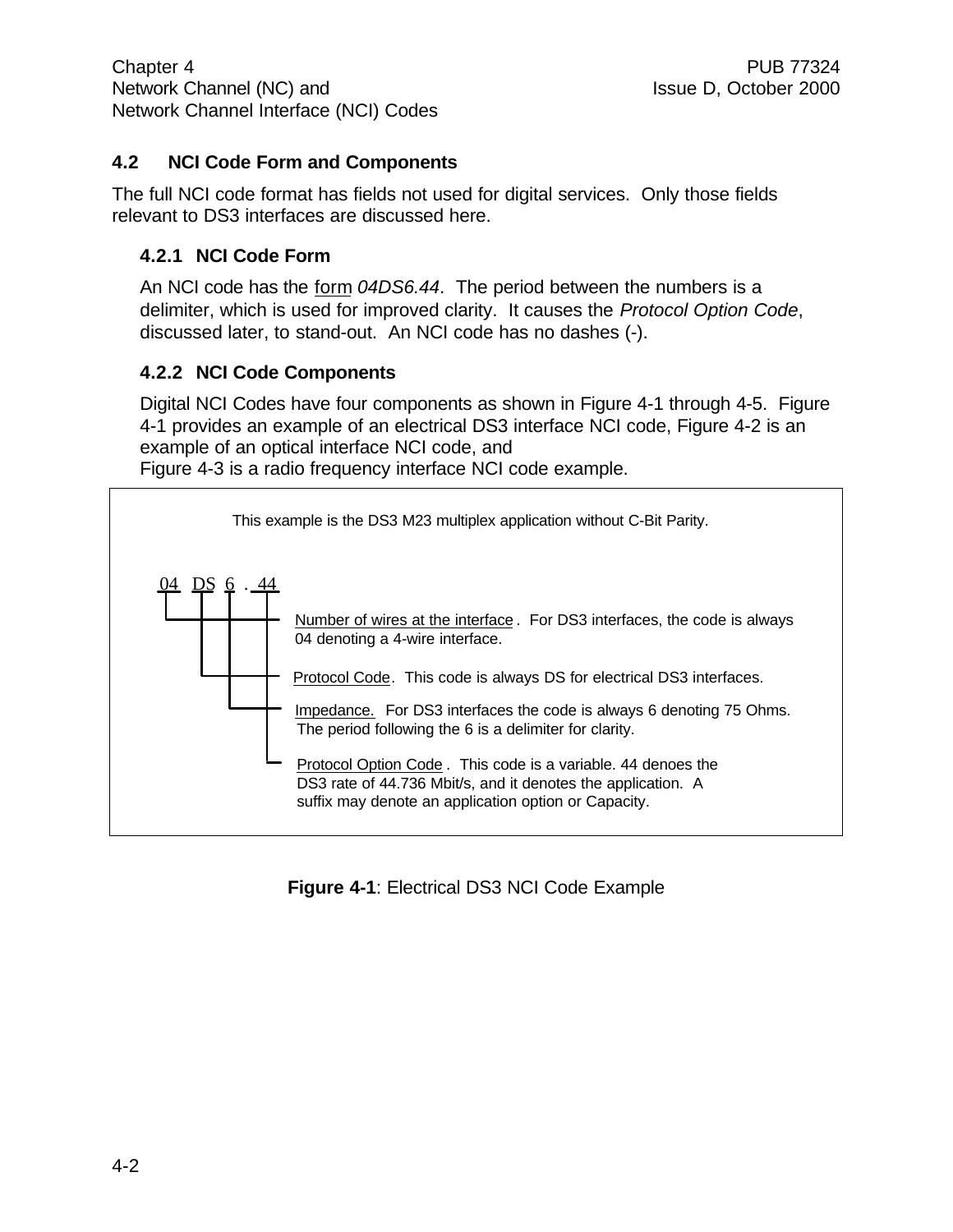

#### **Figure 4-2**: Optical NCI Code Example



#### **Figure 4-3**: Radio NCI Code Example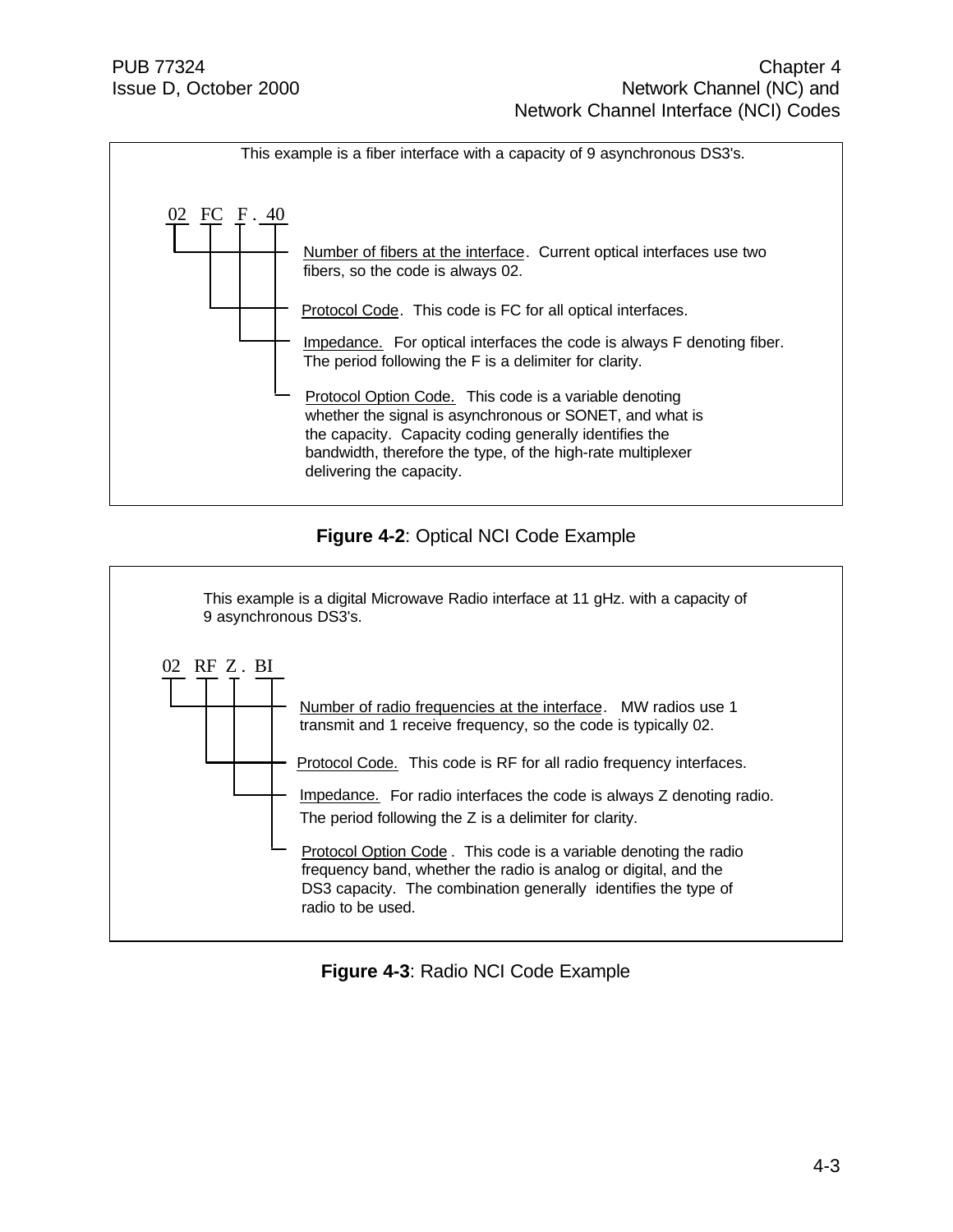#### **4.3 NC Code Function**

Primarily, service considerations are encoded into *NC codes*. Additionally, an NC code may repeat technical information that is contained within the NCI code or missing from the NCI when the NCI is used to convey capacity information. The NC code is specified by the customer to advise U S WEST of the required service connection of the channel.

#### **4.4 NC Code Components and Form**

An NC code consists of four alpha/numeric characters, which may include a dash (-). There are neither spaces nor delimiters between the characters.

- For electrical DS3 channel interfaces the first two characters are HF. An example of the form is *HF-4* .
- Multiplexed Asynchronous DS3 optical interfaces use the electrical DS3 NC codes. See *a.*
- For radio interfaces the first two characters are LY. An example of the form is *LYDM* .

The third and fourth characters are variable to denote additional interface and service features as described in following sections.

#### **4.5 Codes Used to Order DS3 Service**

#### **4.5.1 NC and NCI Codes - General**

NC and NCI codes used to order U S WEST DS3 Services are listed in the following tables. Codes for the service desired must be specified by the customer when ordering High Capacity Digital Special Access services.

#### **4.5.2 NC and NCI Code Combinations for Asynchronous DS3 Service**

The informational NCI Codes listed in Table 4-1 and the NCI codes listed in Table 4-2 and Table 4-3 below are the codes customers will use when ordering Electrical and Optical Asynchronous DS3 Services. For information regarding other DS3 Services such as U S WEST Self-Healing Network Service (SHNS) and Self Healing Alternate Route Protection (SHARP) refer to Technical Publications 77332 and 77340 respectively.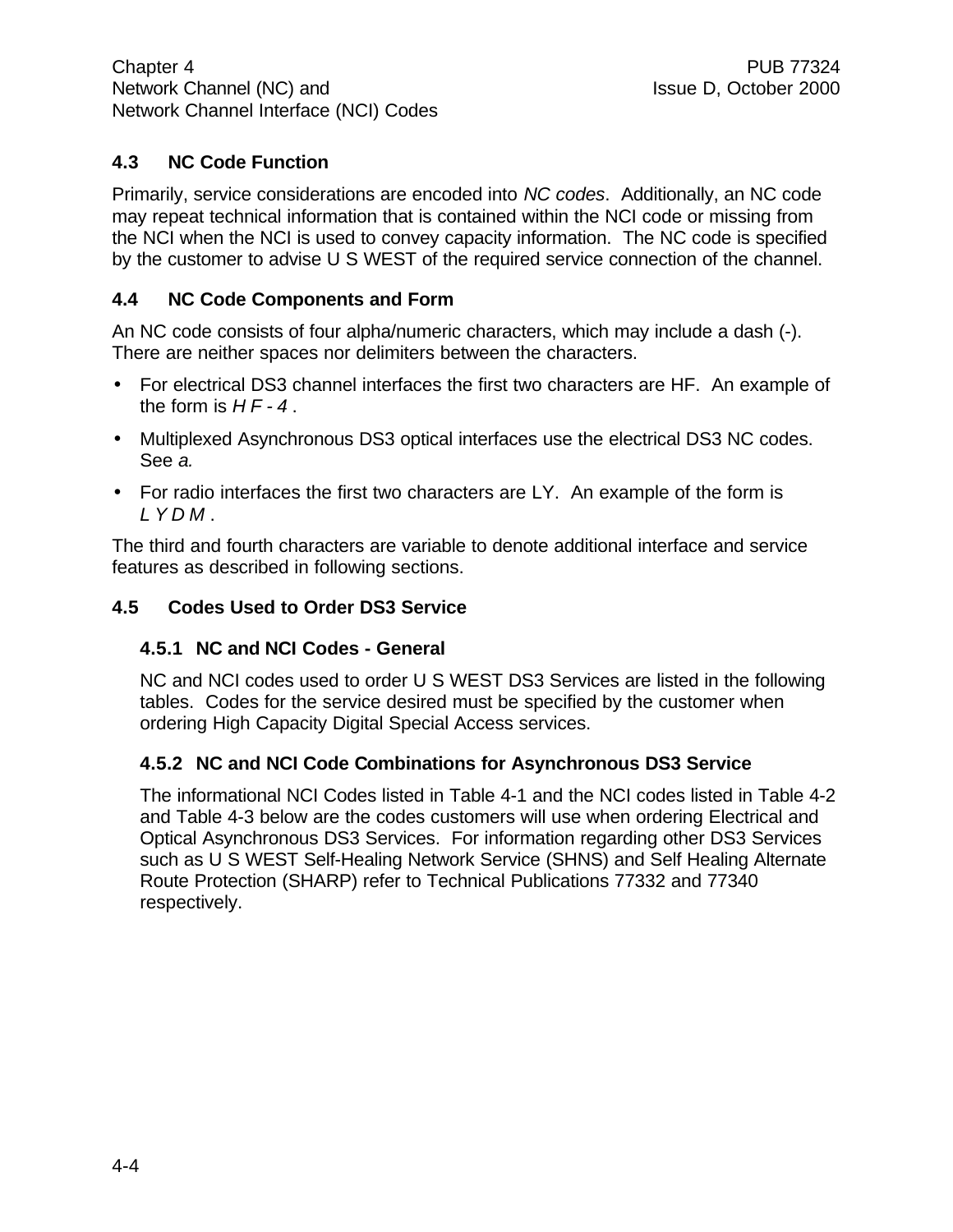| <b>CAPACITY</b><br>Asynchronous<br>DS3s | <b>NCLCodes</b><br>for ordering Electrical<br>DS3 Interfaces | <b>NC Codes</b> |
|-----------------------------------------|--------------------------------------------------------------|-----------------|
| 1 DS3                                   | 04 D S 6 . 44 A                                              |                 |
| 2 DS3                                   | 04D56.44B                                                    | $U$ se NCI      |
| 3 DS3                                   | 04D56.44C                                                    | codes with      |
| 6 DS3                                   | 04D56.44E                                                    | compatible      |
| 9 DS3                                   | 04D56.44F                                                    | NC codes        |
| 12 DS3                                  | 04D56.44G                                                    | i n             |
| 24 DS3                                  | 04D56.44N                                                    | Table 4-4       |
| 36 DS3                                  | 04D56.44J                                                    |                 |

#### **Table 4-1:** Informational NCI Codes Used for Ordering Various Asynchronous DS3 Interfaces

#### **Table 4-2:** Multiplexed Asynchronous DS3 Radio Frequency Interfaces - NC and NCI Codes

| <b>CAPACITY</b> | <b>NCI Codes</b>   | <b>NCI Codes</b>  | NC Code | NC Code      | Definition     |
|-----------------|--------------------|-------------------|---------|--------------|----------------|
| Asynchronous    | for 6 gHz. Radio   | for 11 gHz. radio |         |              |                |
| DS3s            |                    |                   |         | char $1 - 2$ | char $3-4$     |
| 3 DS3           | $02$ R F Z . A C   | $02RFZ$ .BC       | LYDM    | IY           | DM             |
| $6$ DS3         | $02$ R F Z . A F   | $02RFZ$ . BF      | LYDM    | Digital      | Central Office |
| 9 DS3           | $02$ R F Z . A I   | 02RFZ.B1          | LYDM    | Radio        | Multiplexer    |
| 12 DS3          | $02$ R F Z $.$ A L | $02RFZ$ .BL       | LYDM    |              |                |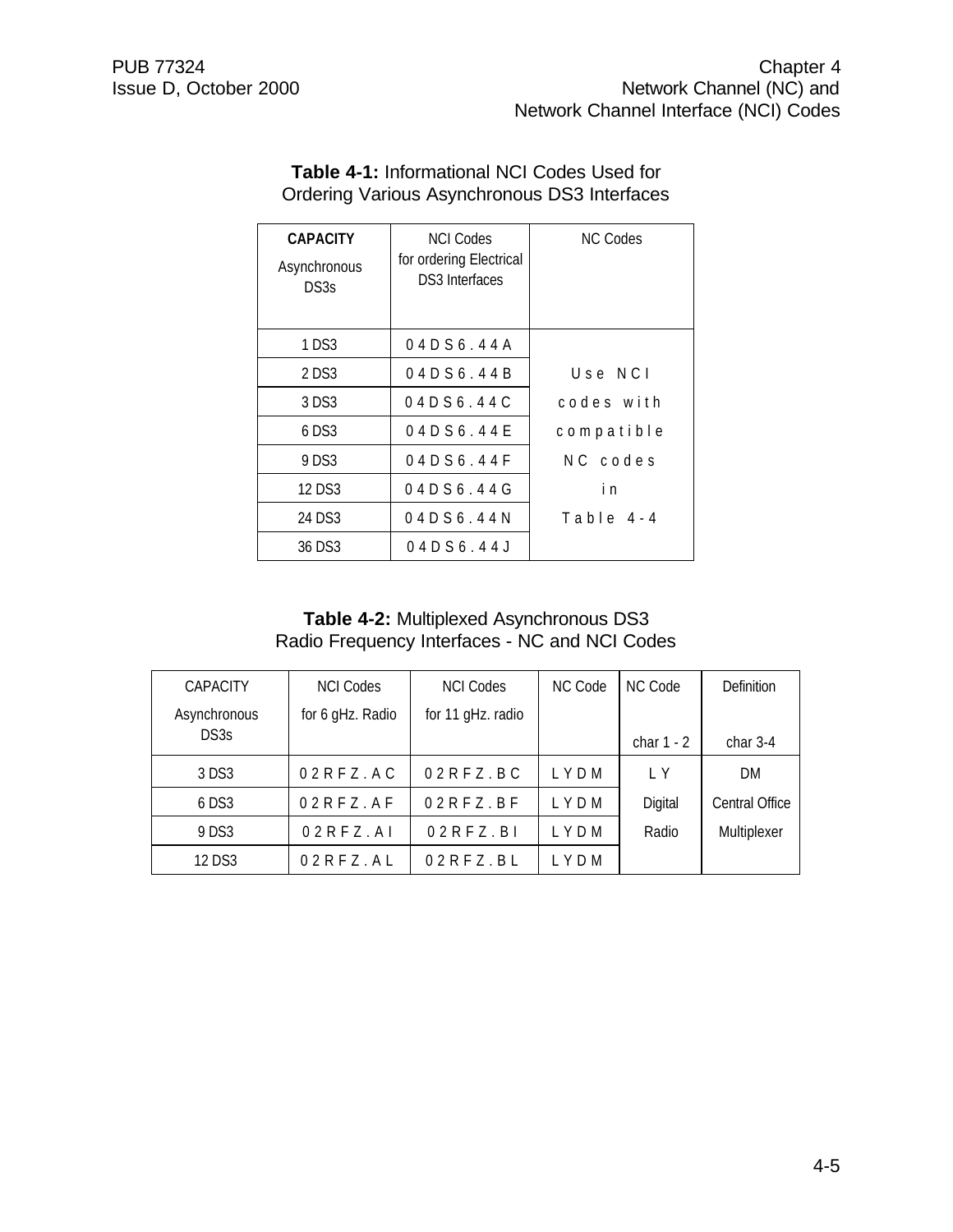#### Chapter 4 PUB 77324<br>
Network Channel (NC) and Network Channel (NC) and Retwork Channel (NC) and Retwork Channel (NC) and Network Channel (NC) and Network Channel Interface (NCI) Codes

| Number  | <b>NCI Codes</b> | NC Code   | NC Code      | definition     |
|---------|------------------|-----------|--------------|----------------|
| of DS3s |                  |           |              |                |
|         |                  |           | char $1 - 3$ | char 4         |
| 2 DS3   | 02FCF.90         | $H H - M$ | H H -        | M              |
| 3 DS3   | 02FCF.13         | $H H - M$ |              |                |
| $6$ DS3 | 02FCF.27         | $H H - M$ |              |                |
| 9 DS3   | 02FCF.40         | $H H - M$ | Digital      | Central Office |
| 12 DS3  | 02FCF.54         | $H H - M$ | Fiber        | Multiplexer    |
| 18 DS3  | 02FCF.81         | $H H - M$ |              |                |
| 24 DS3  | 02FCF.12         | $H H - M$ |              |                |
| 36 DS3  | 02FCF.16         | $H H - M$ |              |                |

#### **Table 4-3:** NC and NCI Codes for Asynchronous Digital Fiber Interface Channel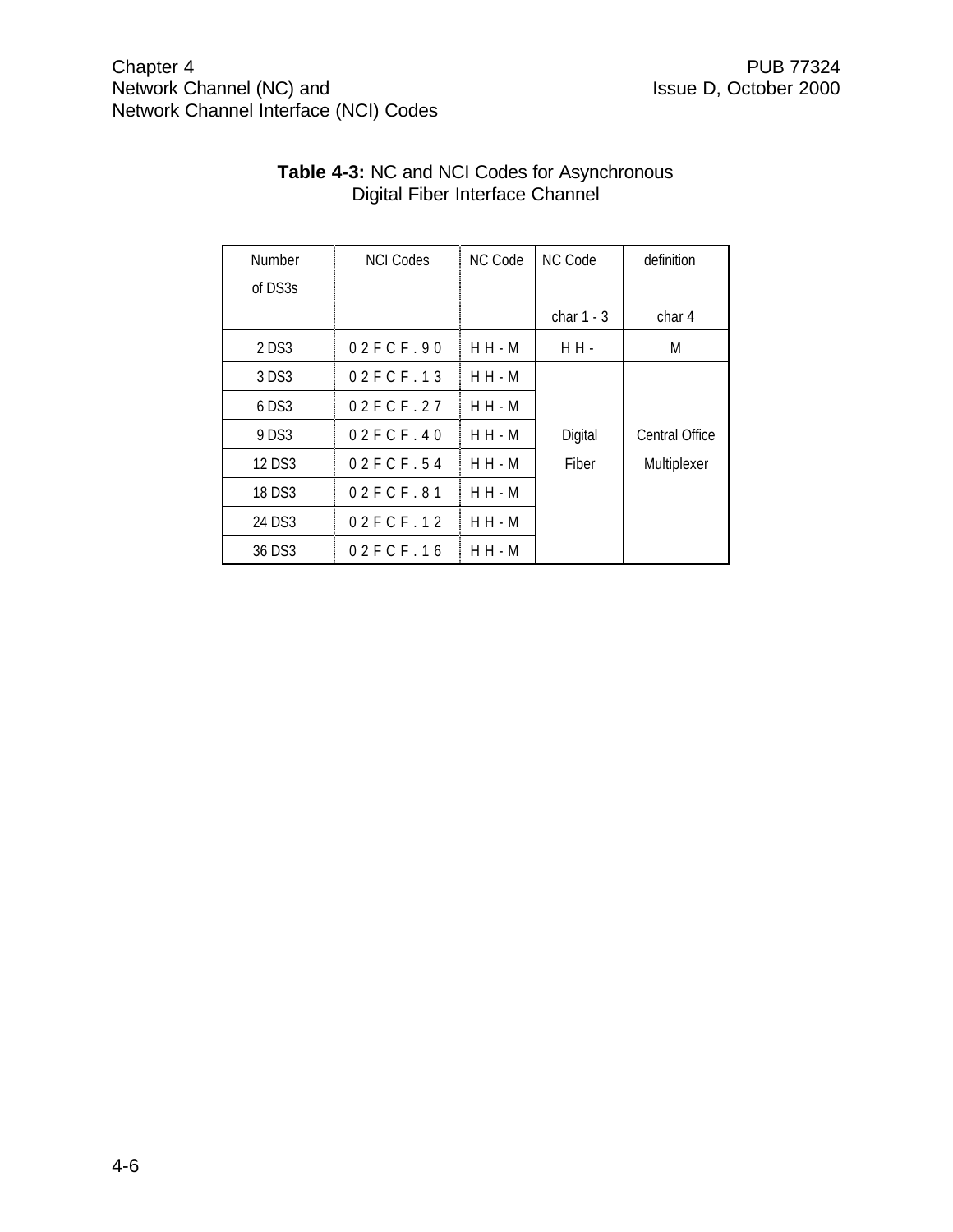| <b>Table 4-4: NC Codes for Electrical and</b> |  |
|-----------------------------------------------|--|
| Optical Asynchronous DS3 Channels (2 of 2)    |  |

| <b>NC Code definition</b>                                                                                                                                       |                                                                                                                                                                 |  |
|-----------------------------------------------------------------------------------------------------------------------------------------------------------------|-----------------------------------------------------------------------------------------------------------------------------------------------------------------|--|
| <b>Characters 1-3</b>                                                                                                                                           | <b>Character 4</b>                                                                                                                                              |  |
|                                                                                                                                                                 | None (customer premises-to-customer<br>premises channel, or customer premises to<br>CO channel terminated on DSX-3 Cross-<br>connect panel)                     |  |
|                                                                                                                                                                 | Central Office Multiplexing (DS1 Clear<br>М<br>Channel Capability optioning capability not<br>specified)                                                        |  |
| HF- for individual DS3 Channels                                                                                                                                 | Y<br>Central Office Multiplexing from DS3 to DS1<br>at both the A and Z Central Offices (DS1<br>Clear Channel Capability optioning capability<br>not specified) |  |
| DS3 signal with M23 Multiplex format per<br>ANSI T1.107a-1990 and Bellcore TR-INS-000342 for<br>individual DS3 Channels                                         | $\mathbf{1}$<br>Central Office Multiplexing. Multiplexer can<br>be optioned for one DS1 Clear Channel at a<br>time using B8ZS line code.                        |  |
|                                                                                                                                                                 | Central Office Multiplexing. Multiplexer can<br>4<br>be optioned for four DS1 Clear Channel at a<br>time using B8ZS line code.                                  |  |
|                                                                                                                                                                 | $\overline{7}$<br>Central Office Multiplexing. Multiplexer can<br>be optioned for seven DS1 Clear Channel at<br>a time using B8ZS line code.                    |  |
| HFC- for individual DS3<br>Channels<br>DS3 signal with M23 Multiplex format and C-Bit Parity<br>application per ANSI T1.107a-1990 and Bellcore<br>TR-INS-000342 | None (Same definition as for "-"<br>$\overline{\phantom{0}}$<br>above)                                                                                          |  |
| HFX-for individual DS3 Channels<br>DS3 signal with M23 Multiplex format per<br>ANSI T1.107a-1990 and Bellcore TR-INS-000342 for<br>Central Office Cross-connect | None (customer premises-to-customer<br>premises)                                                                                                                |  |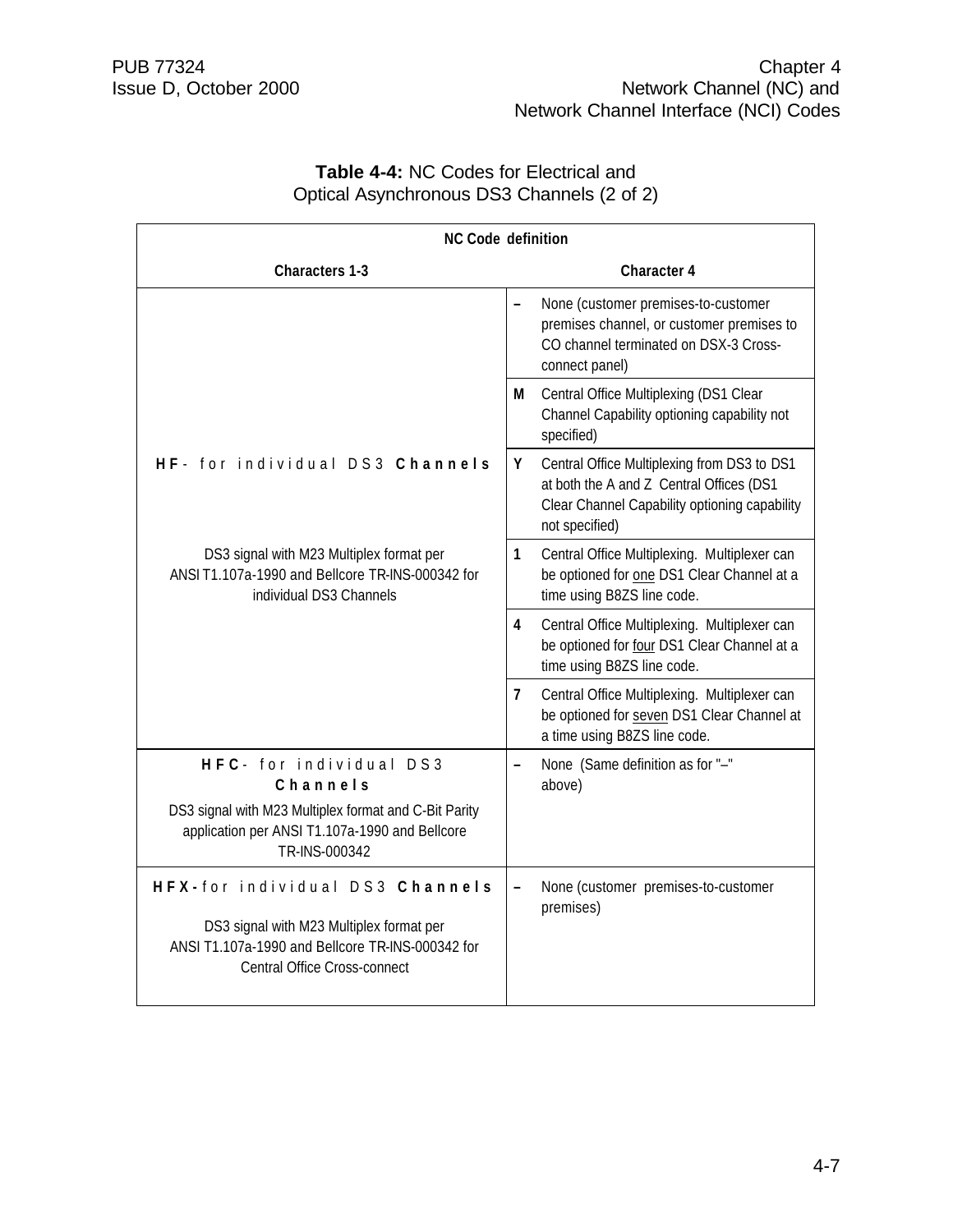#### **Table 4-4:** NC Codes for Electrical and Optical Asynchronous DS3 Channels (2 of 2)

|                                                                                          | M | Central office Multiplexing (DS1 Clear<br>Channel Capability optioning not specified),<br>and Central Office Cross-connect (i.e. this<br>Service terminates at the DSX-3 panel, or<br>equivalent, in a USW CO) |
|------------------------------------------------------------------------------------------|---|----------------------------------------------------------------------------------------------------------------------------------------------------------------------------------------------------------------|
| HH- for Capacity transport<br>of DS3                                                     | M | Central Office Multiplexing (Digital Fiber to<br>DS3)                                                                                                                                                          |
| DS3 signal with M23 Multiplex format per<br>ANSI T1.107a-1990 and Bellcore TR-INS-000342 |   |                                                                                                                                                                                                                |

The NCI codes listed in Table 4-5 are the valid technical coding iteration for the Asynchronous DS3 electrical interfaces U S WEST provides. They are not used at this time when ordering U S WEST DS3 service, because U S WEST uses the informational NCI codes listed in Table 4-1 to convey capacity information, which requires a different set of codes. The exception is that the codes in Table 4-5 are used to order physical or virtual, Expanded Interconnect Channel Termination (EICT) for DS3 as documented in U S WEST Service Publication 77201.

| Table 4-5: Technical (Non-capacity) DS3 Electrical Interface NCI Codes |
|------------------------------------------------------------------------|
|------------------------------------------------------------------------|

| <b>NCI</b> | <b>Description</b>                                                                                                    |  |
|------------|-----------------------------------------------------------------------------------------------------------------------|--|
|            |                                                                                                                       |  |
| 04D56.44   | DS3 signal with M23 Multiplex format application per<br>ANSI T1.107a-1990 and Bellcore TR-INS-000342                  |  |
| 04D56.441  | DS3 signal with M23 Multiplex format and C-Bit Parity application<br>per ANSI T1.107a-1990 and Bellcore TR-INS-000342 |  |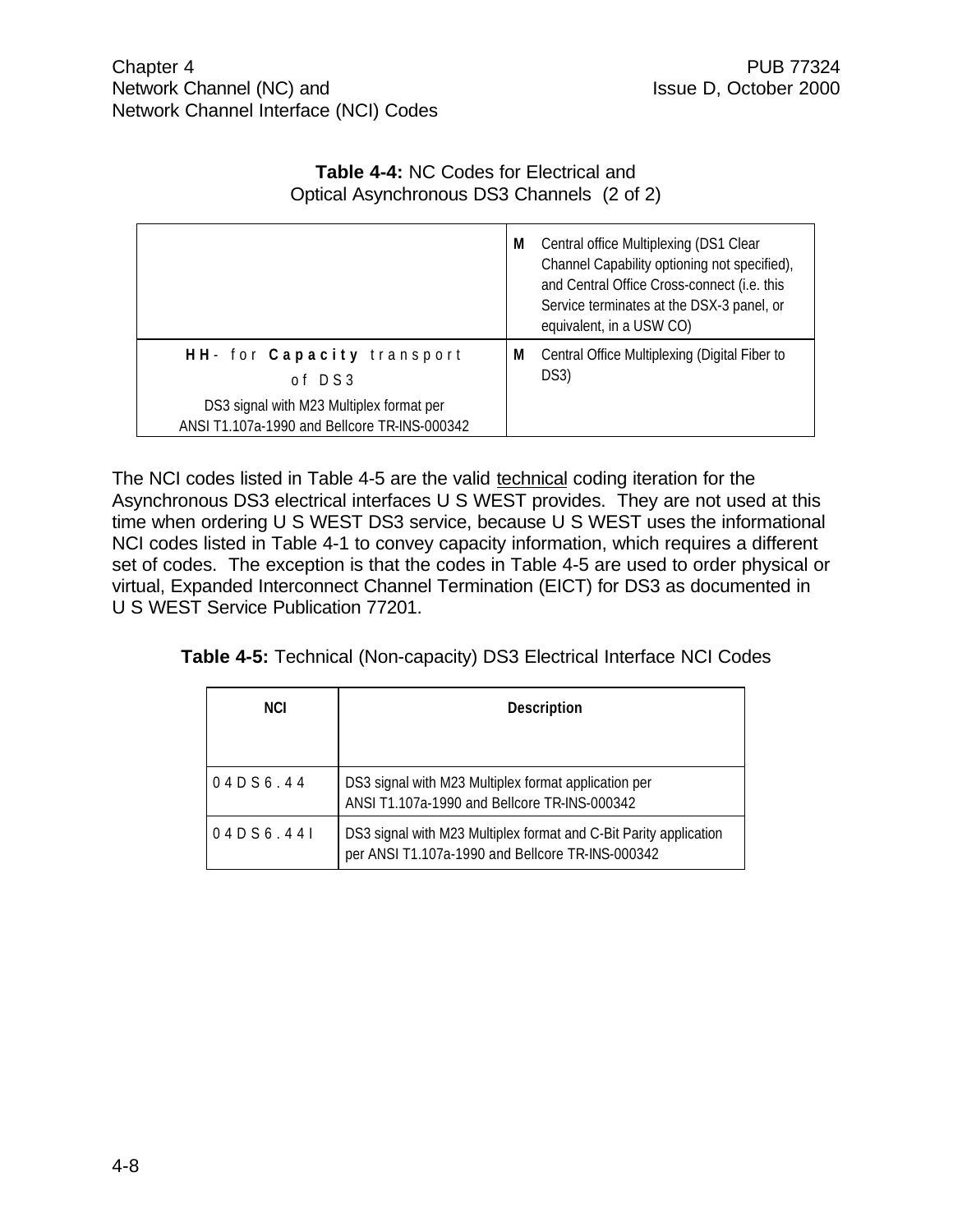#### **Chapter and Section Page**

| 5.            |     |  |
|---------------|-----|--|
|               | 5.1 |  |
|               | 5.2 |  |
|               |     |  |
|               |     |  |
|               | 5.3 |  |
|               | 5.4 |  |
|               | 5.5 |  |
|               | 5.6 |  |
|               | 5.7 |  |
| <b>Tables</b> |     |  |
| $5 - 1$       |     |  |
| $5 - 2$       |     |  |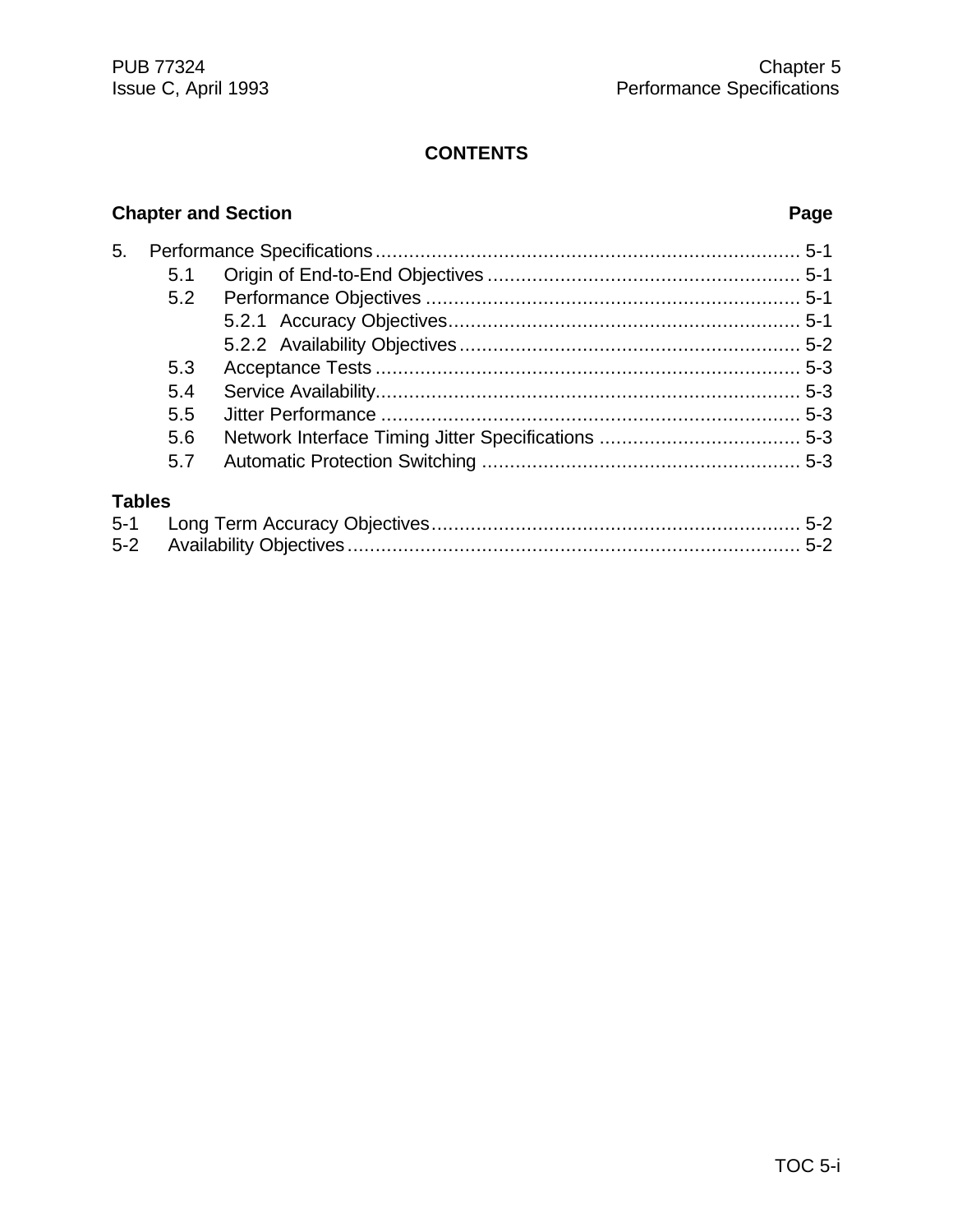#### **5. Performance Specifications**

#### **5.1 Origin of End-to-End Objectives**

Because performance varies, objectives must be determine with consideration for the statistical distribution of the components in the individual provider portions. Generally, error performance distributions have two components:

- A Poison-like distributed background bit error rate
- Episodes of clustered error events superimposed on the above

The majority of modern digital systems have been engineered such that the poison components is low relative to objectives. The episodic component is difficult to model, but for today's architecture, facilities and equipment, certain statistical properties are observed.

There are large fractions of days which are error free and a wide variation in the number of Errored Seconds (ES) or Severely Errored Seconds (SES) on days with errors. The probability that all provider portions would simultaneously operate at the worst end of their individual performance distribution is low, it follows that the end-to-end performance objectives will be greater than the largest objective among the carrier portions, but less than the linear sum of the objectives of all portions.

#### **5.2 Performance Objectives**

Accuracy and availability performance objectives are used as an aid in designing, developing, and maintaining the U S WEST networks providing digital services. For long term performance objectives parameters for dedicated digital services consults ANSI T1. 503-1989. Factors such as technology mix, geographic factors isolated events, etc., may impact individual circuit performance.

#### **5.2.1 Accuracy Objectives**

Accuracy performance objectives are established in terms of the parameters provided in Table 5-1 below. It is important to note that long term accuracy objective is stated in 30 days or more. ES and SES characterize the transmission quality of the service and are used to derive the test limits.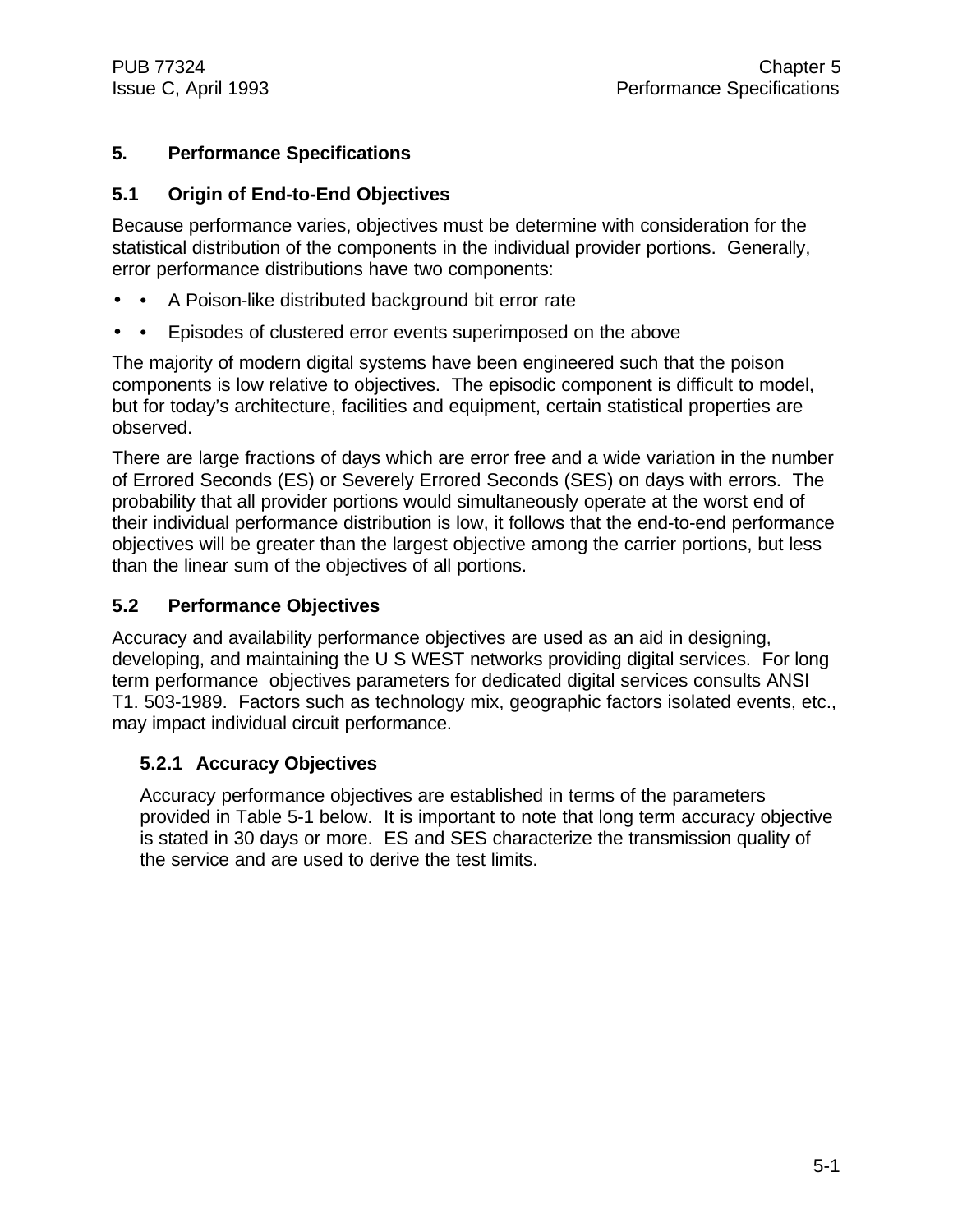| <b>SEGMENT</b>                                                  | PARAMETER | 44.736 MBIT/S |  |  |
|-----------------------------------------------------------------|-----------|---------------|--|--|
| END-TO-END                                                      | %ES       | 1.000         |  |  |
|                                                                 | %SES      | 0.035         |  |  |
| Transit                                                         | %ES       | 0.500         |  |  |
|                                                                 | %SES      | 0.025         |  |  |
| Access                                                          | %ES       | 0.500         |  |  |
|                                                                 | 0.010     |               |  |  |
| NOTE - Actual performance may not meet objectives at all times. |           |               |  |  |

#### **Table 5-1:** Long Term Accuracy Objectives

#### **5.2.2 Availability Objectives**

Availability objectives are established in terms of the parameters provided in Table 5- 2. Short Interruption Event Count (SIEC) and Percent (%) Availability characterize the usability of the service over time.

A service is assumed to be in the Available state unless a transition to the Unavailable state is observed without a subsequent transition to the available state. The transition between the Available and Unavailable states are:

- • Transition to the Unavailable state occurs either at the beginning of 10 consecutive SESs.
- • Transition to the Available state occurs at the beginning of 10 consecutive seconds none of which is SES.

| <b>SEGMENT</b>                                            | PARAMETER              | 44.736 MBIT/S |  |  |
|-----------------------------------------------------------|------------------------|---------------|--|--|
| END-TO-END                                                | % Service Availability | 99.830        |  |  |
|                                                           | (Annual)               |               |  |  |
|                                                           | % SIEC                 | <b>Note</b>   |  |  |
|                                                           | (Monthly)              |               |  |  |
| Transit                                                   | % Service Availability | 99.930        |  |  |
|                                                           | (Annual)               |               |  |  |
|                                                           | $%$ SIEC               | <b>Note</b>   |  |  |
|                                                           | (Monthly)              |               |  |  |
| Access                                                    | % Service Availability | 99.950        |  |  |
|                                                           | (Annual)               |               |  |  |
|                                                           | % SIEC                 | Note          |  |  |
| (Monthly)                                                 |                        |               |  |  |
| NOTE - Short Interruption Event (SIE) is a new parameter. |                        |               |  |  |
| These objectives are under study.                         |                        |               |  |  |

#### **Table 5-2:** Availability Objectives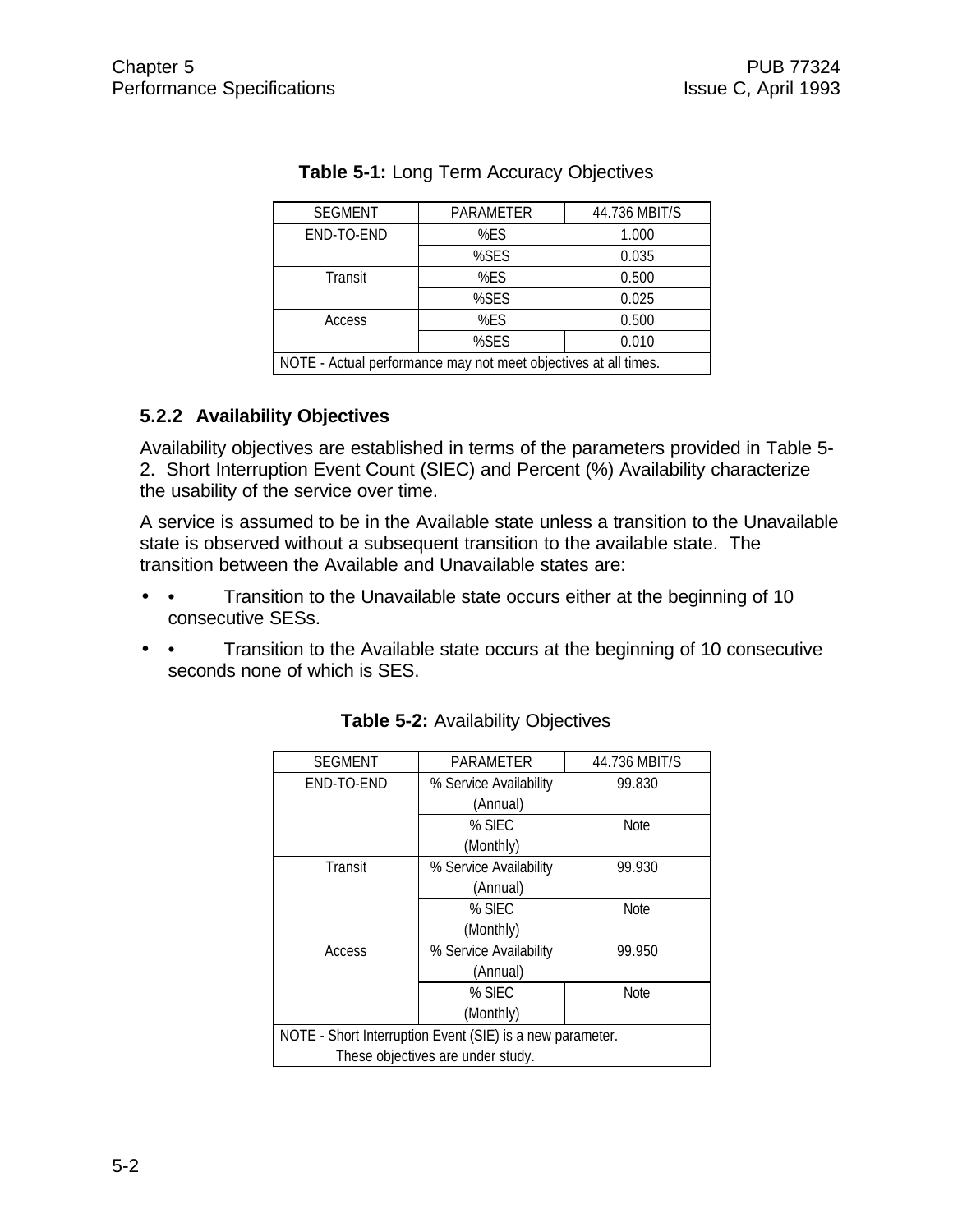#### **5.3 Acceptance Tests**

Loopback acceptance tests should be made using the one-way limits because one direction is likely to be controlling. If these fail, then appropriate one-way tests should be made.

#### **5.4 Service Availability**

The availability requirement for U S WEST DS3 Service is 99.93 percent. Unavailability or outage is defined as any one second interval with a line BER equal to or worse than 1X10<sup>-3</sup> BER. The corresponding outage equates to 79 minutes a year.

#### **5.5 Jitter Performance**

Timing jitter is defined as the short term variations of the significant instances of a digital signal from their ideal positions in time, where short term implies phase oscillations of frequency greater than or equal to 10 Hertz (Hz).

#### **5.6 Network Interface Timing Jitter Specifications**

The limits given in Bellcore Technical Reference TR-NWT-000499 represent the maximum permissible levels of output jitter for Carrier-to-Carrier Network Interfaces. The Carrier-to-End-User Network Interface jitter requirements are addressed in ANSI T1.404-1989. The purpose of these limits is to limit broadband jitter appearing anywhere in the U S WEST Network.

#### **5.7 Automatic Protection Switching**

Automatic protection switching is used to improve the availability and reliability performance of U S WEST DS3 service by substituting standby equipment or alternate channels when failure occurs.

The protection switch will operate and switch the U S WEST DS3 channel to the protection system when the BER reaches 1X10<sup>-6</sup> and operates at that BER for 10 seconds or longer.

Once a decision is made to switch to a protection system, the additional time required to complete the switch will not exceed 50 milliseconds.

The protection switch will operate and switch the U S WEST DS3 channel back to the service line after the BER on the service line reaches 1X10<sup>-7</sup>. The switch will take place within 200 seconds of the time that the restoral BER is reached.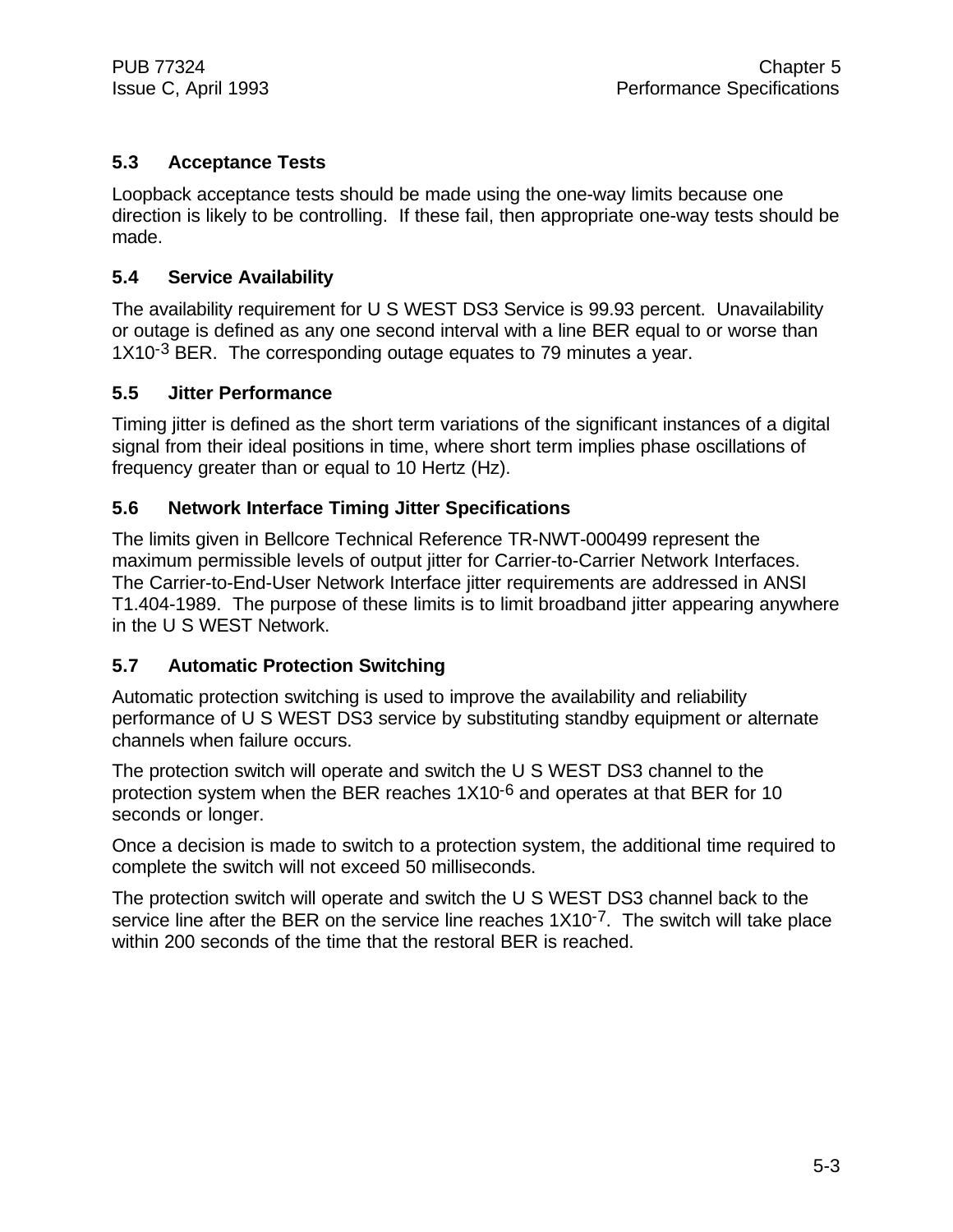#### **Chapter and Section Page**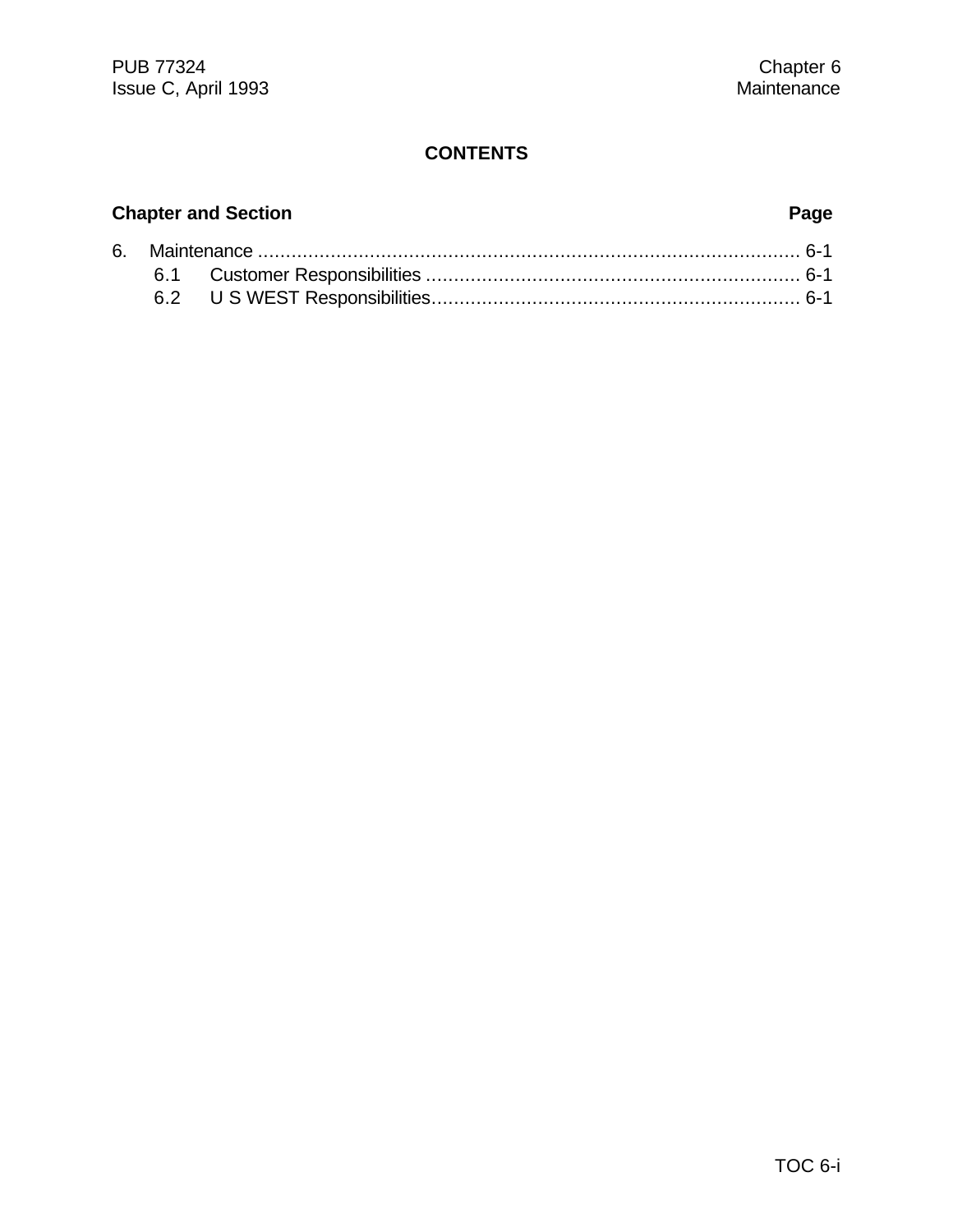#### **6. Maintenance**

#### **6.1 Customer Responsibilities**

The customer is responsible for all equipment and cable on the customer side of the Network Interface (NI) at their location. This will be at a DSX-3 Cross-connect panel or a SJA44 connector if the service is terminated in an electrical interface. For an optical interface the NI will be at the Fiber Distribution Panel (FDP). The NI for a radio channel will be at the faceplate of the transmit/receive antenna.

The customer or their agent must sectionalize the trouble and verify that the trouble is not in the customer owned equipment or cable before calling the U S WEST Customer Service Center.

If the trouble is isolated to the customer owned equipment or cable, the customer is responsible for clearing the trouble and restoring the service to normal.

Joint testing between the customer location and a U S WEST CO may sometimes be necessary to isolate the trouble.

#### **6.2 U S WEST Responsibilities**

U S WEST is responsible for all equipment and cable on their side of the NI at the customer location.

U S WEST is responsible for maintaining the transmission facility between customer locations and between the CO Hub and the customer location.

U S WEST will furnish the customer a trouble reporting telephone number.

Upon receipt of a trouble report, U S WEST will initiate action within twenty minutes to clear the trouble.

U S WEST will commit to a one hour maximum service restoral time in the event of a service interruption due to an electronic component failure. If the trouble is caused by a cable failure, the maximum service restoral time will be four hours.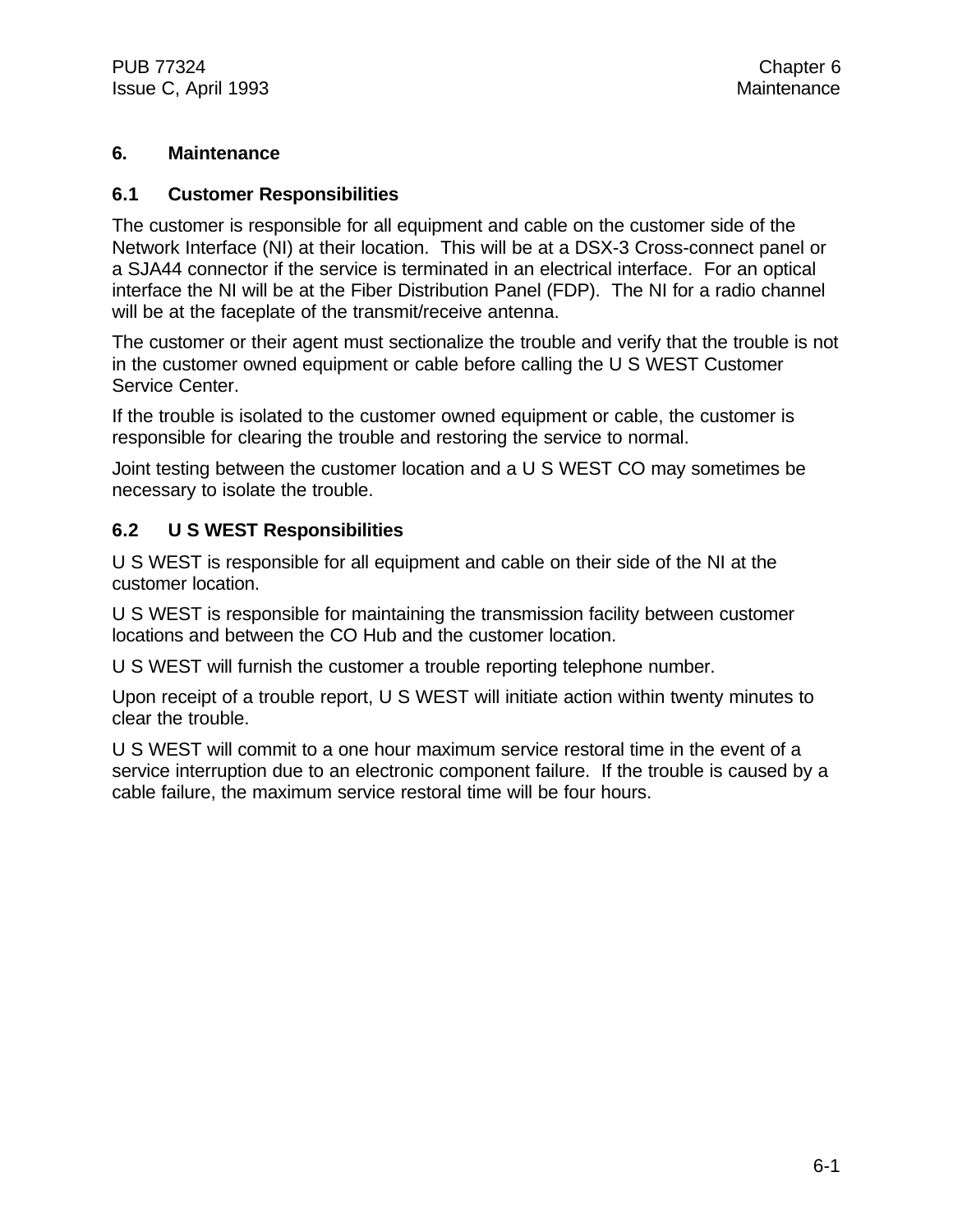#### **Chapter and Section**

#### Page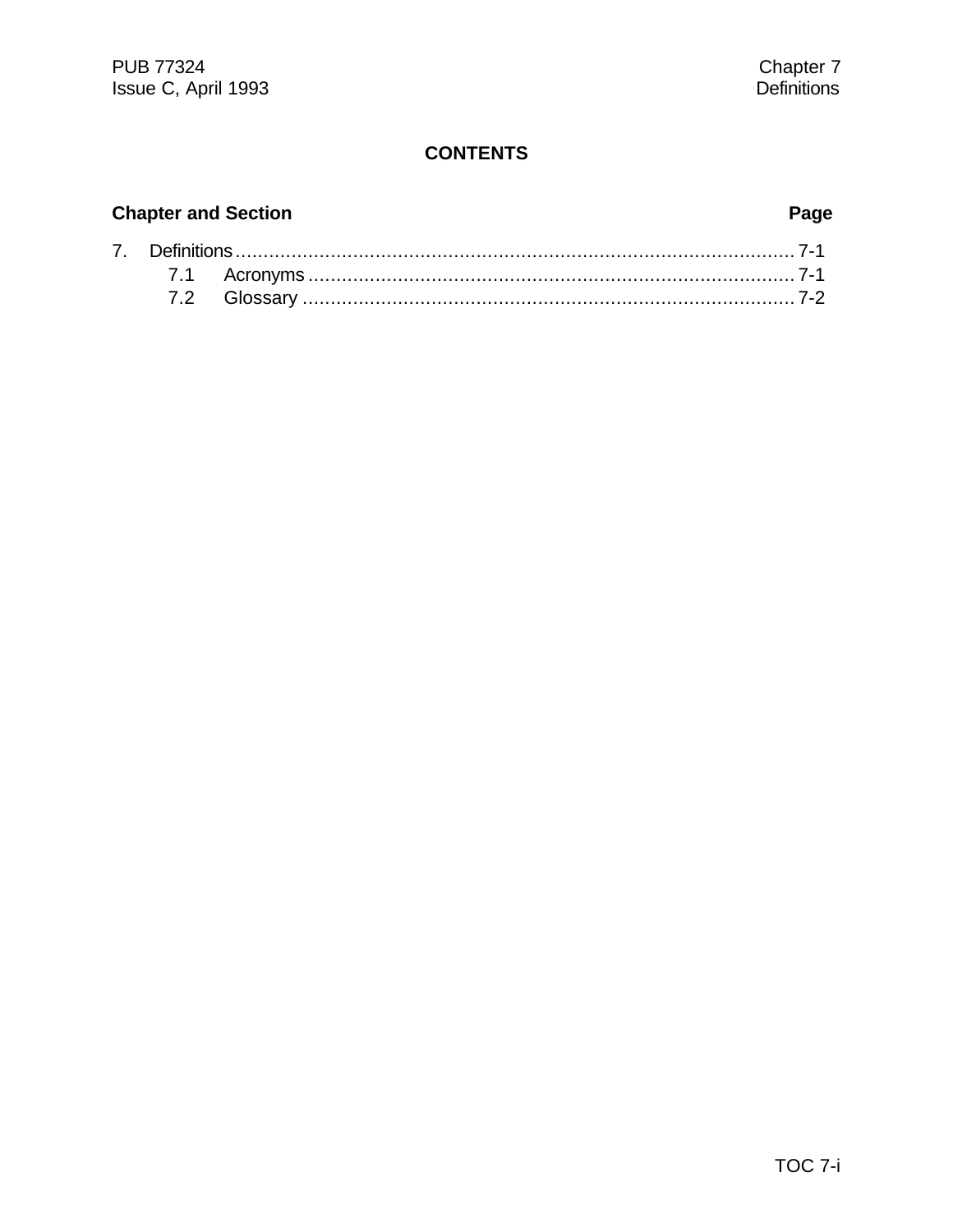PUB 77324 Chapter 7<br>
Issue C, April 1993 Chapter 7 Issue C, April 1993

#### **7. Definitions**

### **7.1 Acronyms**

| <b>ASR</b>     | <b>Access Service Request</b>                    |
|----------------|--------------------------------------------------|
| B8ZS           | <b>Bipolar With 8-Zero Substitution</b>          |
| CO             | <b>Central Office</b>                            |
| <b>CT</b>      | <b>Channel Termination</b>                       |
| <b>EICT</b>    | <b>Expanded Interconnect Channel Termination</b> |
| <b>ES</b>      | <b>Errored Second</b>                            |
| EU             | End-User                                         |
| <b>FDP</b>     | <b>Fiber Distribution Panel</b>                  |
| <b>LATA</b>    | Local Access and Transport Area                  |
| <b>NC</b>      | <b>Network Channel</b>                           |
| <b>NCI</b>     | Network Channel Interface                        |
| N <sub>l</sub> | <b>Network Interface</b>                         |
| <b>POT</b>     | <b>Point Of Termination</b>                      |
| <b>RF</b>      | Radio Frequency                                  |
| <b>SES</b>     | <b>Severely Errored Second</b>                   |
| <b>SHARP</b>   | Self-Healing Alternate Route Protection          |
| <b>SHNS</b>    | <b>Self-Healing Network Service</b>              |
| <b>SIE</b>     | <b>Short Interruption Event</b>                  |
| <b>SIEC</b>    | <b>Short Interruption Event Count</b>            |
| <b>SYNTRAN</b> | Synchronous Transmission                         |
| <b>TC</b>      | <b>Transport Channel</b>                         |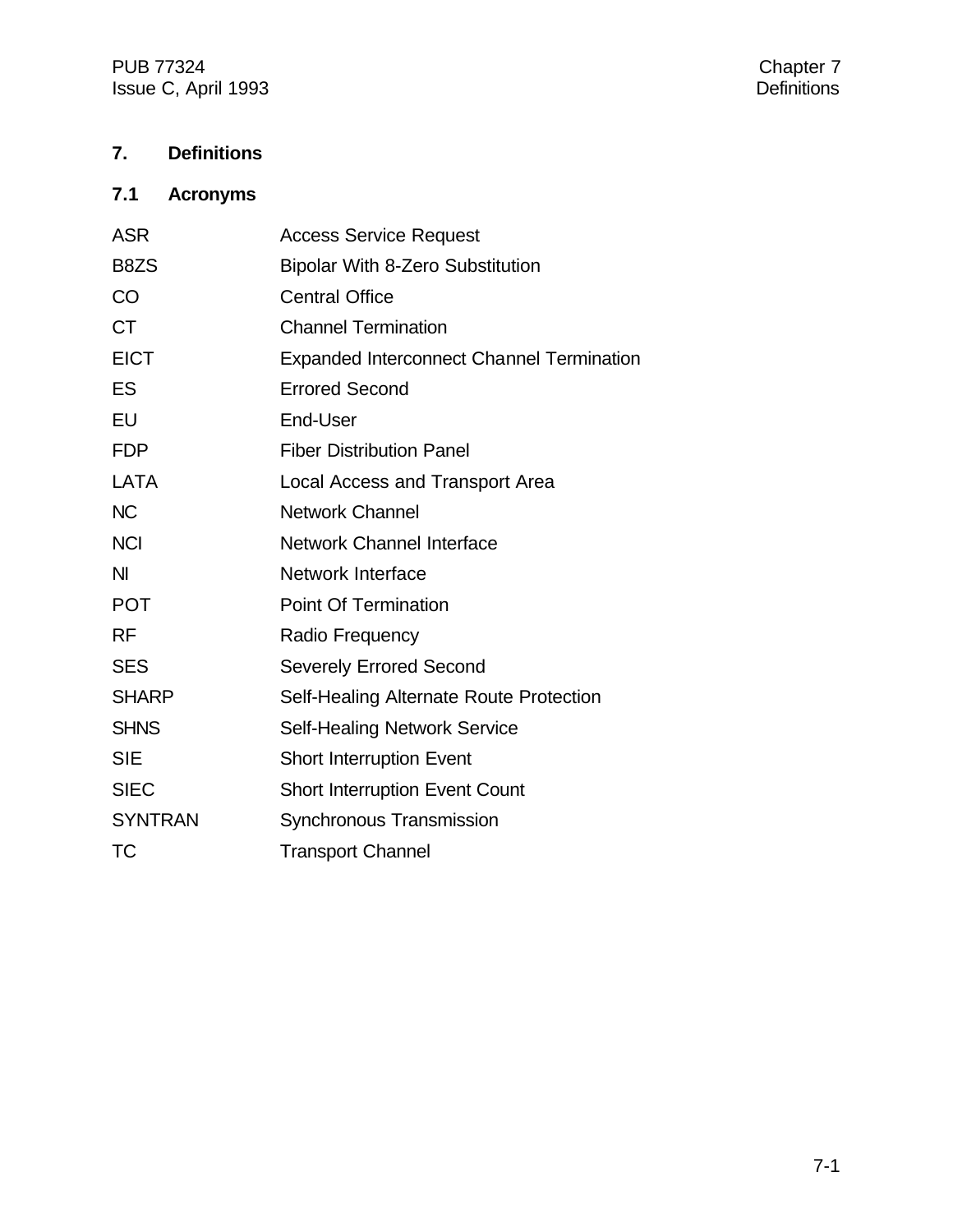#### **7.2 Glossary**

The following provides the meaning of the glossary terms used in this Publication.

#### **Bit (Binary Digit)**

A binary unit of information. It is represented by one of two possible conditions, such as the value 0 or 1, on or off, high potential or low potential, conducting or not conducting, magnetized or demagnetized. A Bit is the smallest unit of information, by definition.

#### **B8ZS (Bipolar With 8-Zero Substitution)**

Bipolar 8 Zero Substitution is an application of BPRZ and is an exception to the Alternate Mark Inversion (AMI) line-code rule. It is one method for providing bit independence for digital transmission by providing a minimum 1s density of 1 in 8 bits

#### **Central Office (CO)**

A local switching system (or a portion thereof) and its associated equipment located at a wire center.

#### **Channel**

An electrical or photonic, in the case of fiber optic based transmission systems, communications path between two or more points of termination.

#### **End-User (EU)**

The term "End-User" denotes any customer of telecommunications service that is not a carrier, except that a carrier shall be deemed to be an "end-user" to the extent that such carrier uses a telecommunications service for administrative purposes without making such service available to others, directly or indirectly. The term is frequently used to denote the difference between a Carrier interface and an interface subject to unique regulatory requirements at non-Carrier customer premises (FCC Part 68, etc.).

#### **Errored Second (ES)**

A one second interval with one or more bit errors.

Note - A period of no signal shall be considered a period of errored bits.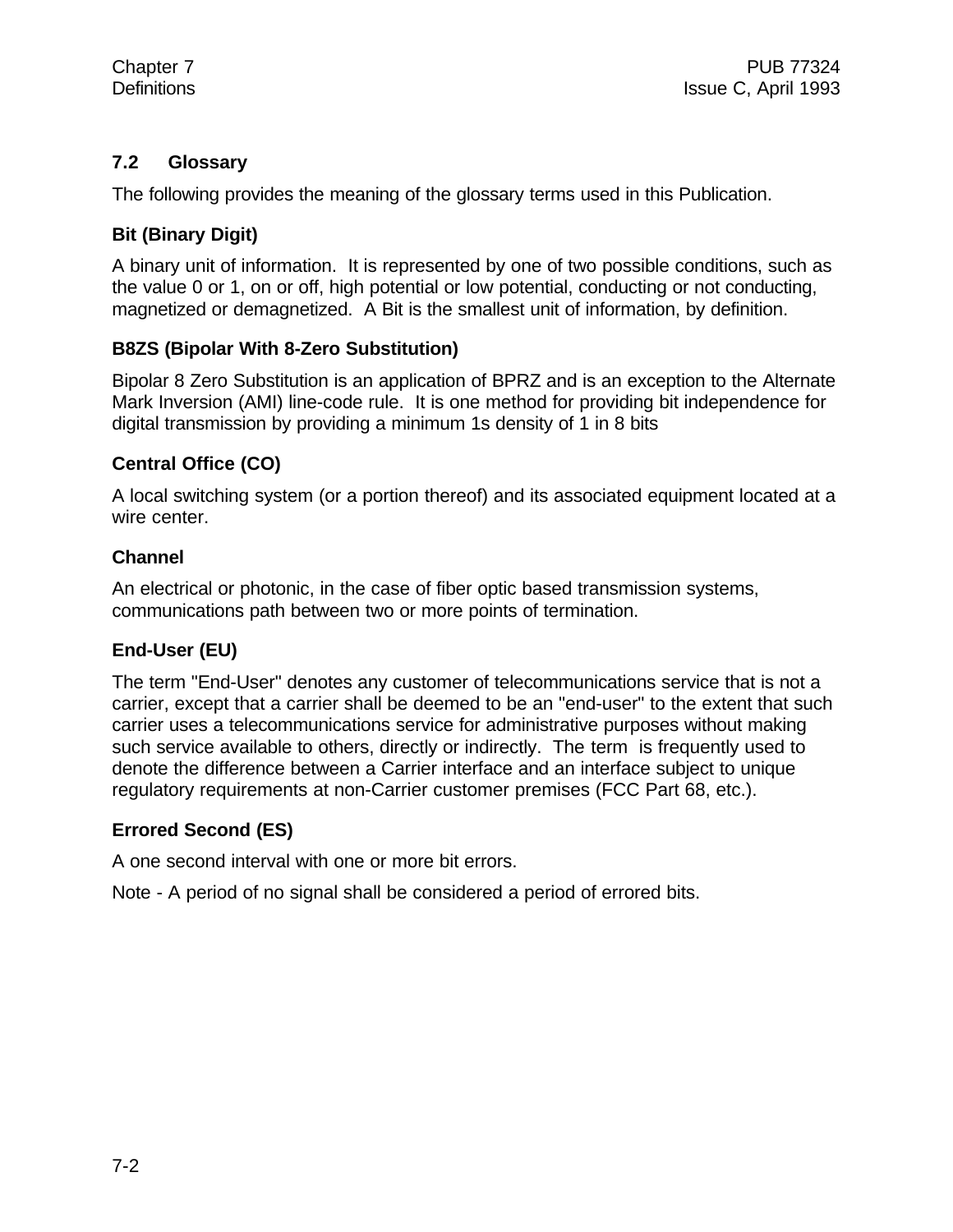#### **Facilities**

Facilities are the transmission paths between the demarcation points serving customer locations, a demarcation point serving a customer location and a U S WEST Communications, Inc. Central Office, or two U S WEST Communications, Inc. offices.

#### **Isochronous Transmission**

A transmission process in which there is always an integral number of unit intervals between any two significant instants. The transmission is characterized by a constant pulse rate, a constant time interval, or multiples thereof between voltage or electromagnetic field intensity transitions, and a gating by a controlled clock.

#### **Jitter**

Random timing distortions of a digital signal, whereby the appearance of a pulse differs from where the pulse should occur relative to time.

#### **Loopback**

An out-of-service test procedure applied to a full duplex channel that causes a received signal to be returned to the source.

#### **Multiplex**

An equipment unit to multiplex, or do multiplexing: Multiplexing is a technique of modulating (analog) or interleaving (digital) multiple, relatively narrow bandwidth channels into a single channel having a wider bandwidth (analog) or higher bit-rate (digital). The term Multiplexer implies the demultiplexing function is present to reverse the process so it is not usually stated.

#### **Network Channel Interface (NCI) Code**

The Network Channel Interface (NCI) code is an encoded representation used to identify five (5) interface elements located at a Point of Termination (POT) at a central office or at the Network Interface at a customer location. The Interface code elements are: Total Conductors, Protocol, Impedances, Protocol Options, and Transmission Level Points (TLP). (At a digital interface, the TLP element of the NCI code is not used).

#### **Network Interface (NI)**

The point of demarcation on the customer's premises at which U S WEST's responsibility for the provision of service ends.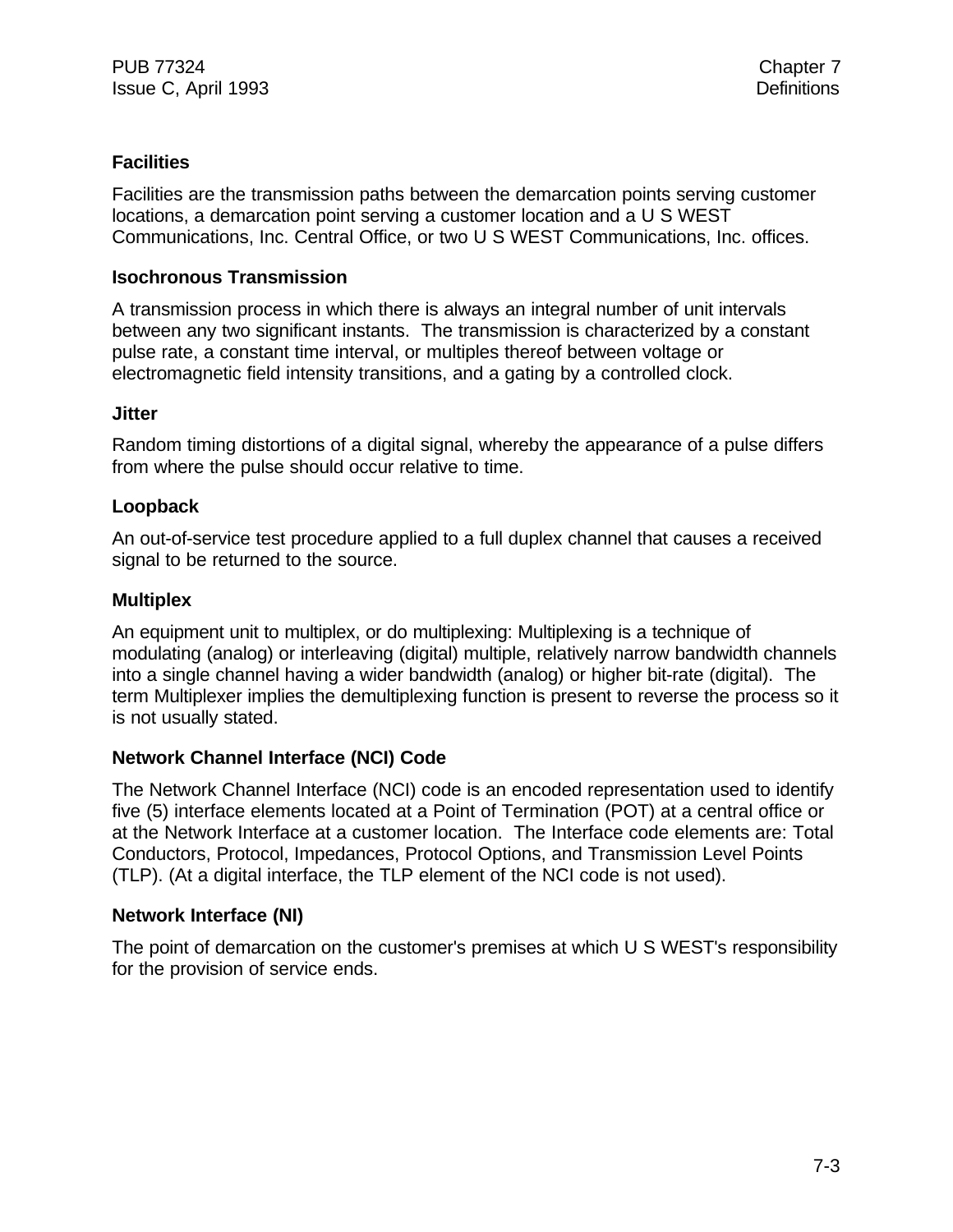#### **Protocol Code**

The Protocol (character positions 3 and 4 of the Network Channel Interface [NCI] Code) is a two-character alpha code that defines requirements for the interface regarding signaling and transmission.

#### **Severely Errored Second (SES)**

A one second interval having a Bit Error Ratio of 10-3 or worse

#### **Short Interruption Event (SIE)**

An event beginning with the occurrence of a BER of  $10^{-2}$  or worse continuously for three or more consecutive seconds, which can last up to 120 seconds. A SIE clears when 10 consecutive seconds with BER better than 10 occur.

Note - The "10<sup>-2</sup> BER continuously" over each second implies that all sub-intervals, where the second is divided into at least 10 equal sub-intervals, have a BER of 10<sup>-2</sup> or worse.

#### **Short Interruption Event Count (SIEC)**

A count of the Short Interruption Events in a given time frame (e.g., one month).

#### **Special Access Service**

A service that provides a transmission path within a LATA and directly connects a POT to an End-User's premises or to another POT.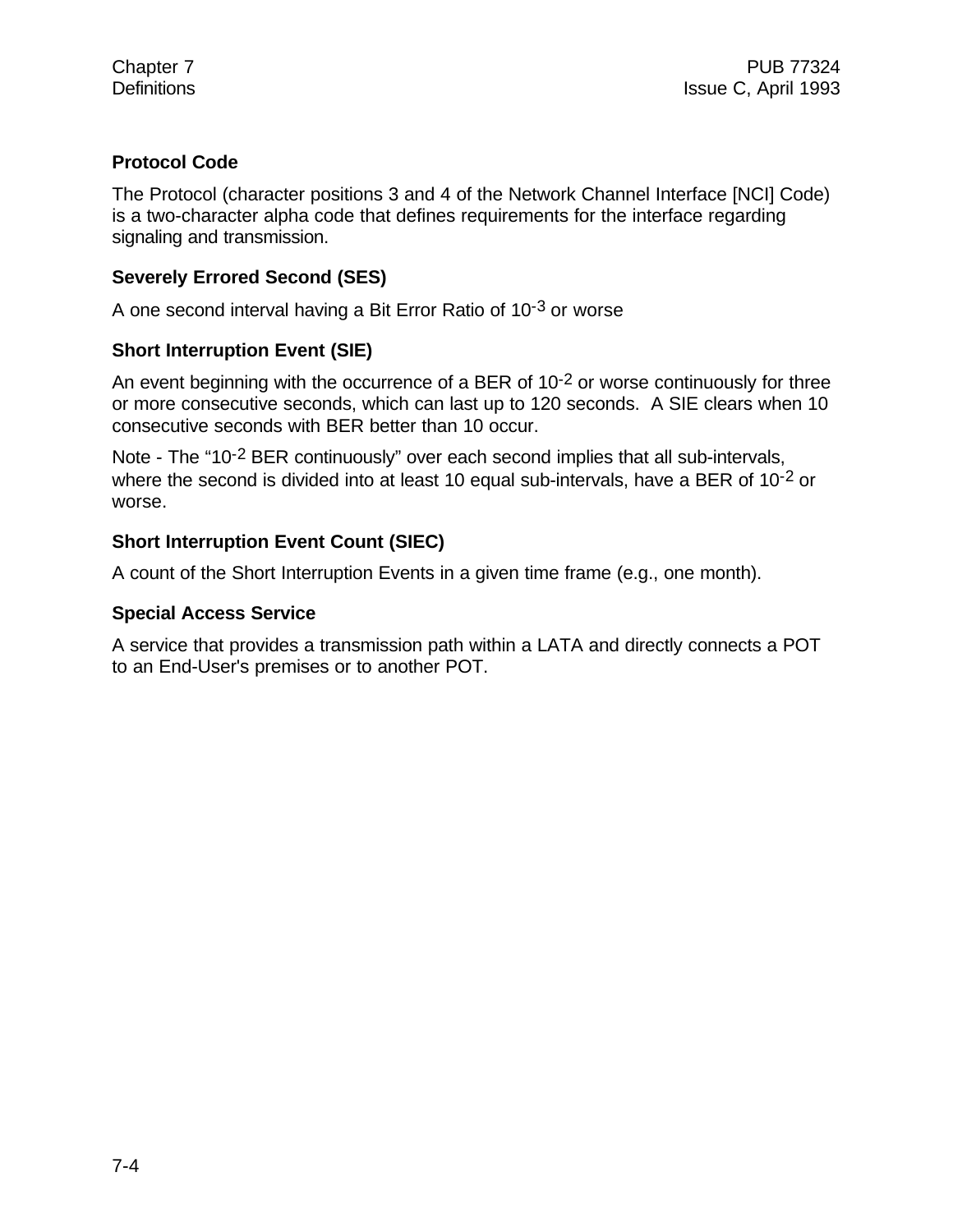### **Chapter and Section Page**

|  | 8.3 American National Standards Institute (ANSI) Documents 8-1 |  |
|--|----------------------------------------------------------------|--|
|  |                                                                |  |
|  |                                                                |  |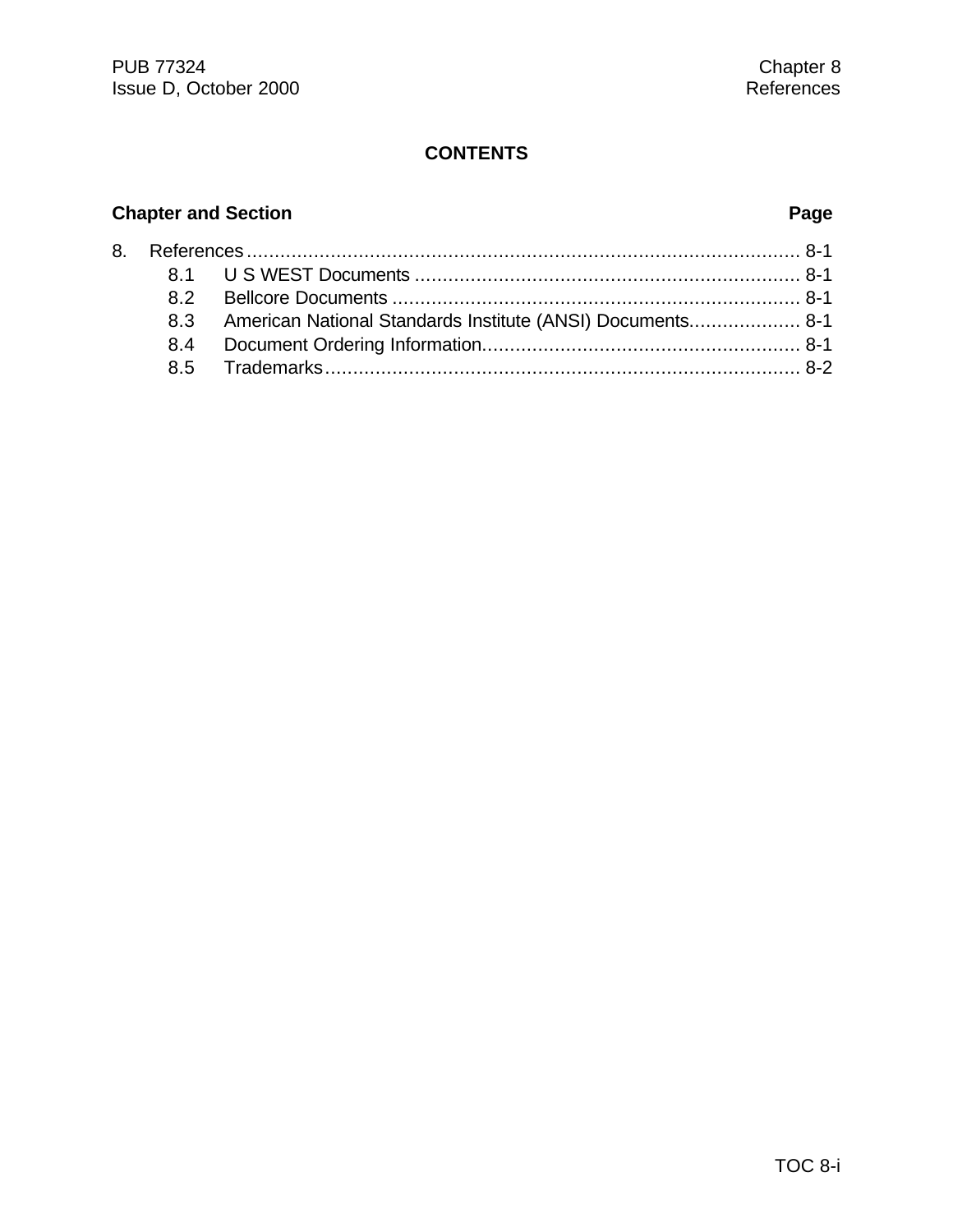#### **8. References**

#### **8.1 U S WEST Documents**

- Service Publication 77201 *Physical and Virtual Collocation and Associated DS1 and DS3 Expanded Interconnection Channel Terminations*, January 1993, Issue A
- Technical Publication 77332 *U S WEST Self-Healing Network Service*, October 1992, Issue E
- Technical Publication 77340 *Self-Healing Alternate Route Protection (SHARP),* December 1992, Issue D

Technical Publication 77375 *1.544 Mbit/s Channel Interfaces,* December 1992, Issue A

#### **8.2 Bellcore Documents**

- TR-INS-000342 *High Capacity Digital Special Access Service*, Issue 1, February 1991
- TR-NWT-000499 *Transport Systems Generic Requirements*, Issue 4, Revision 1, April 1992

#### **8.3 American National Standards Institute (ANSI) Documents**

- ANSI T1.102-1987 *Digital Hierarchy Electrical Interfaces*
- ANSI T1.107-1988 *Digital Hierarchy Formats Specifications*
- ANSI T1.107a-1990 *Digital Hierarchy -Supplement to Formats Specifications*
- ANSI T1.404-1989 *Customer Installation to Network, DS3 Metallic Interface Specifications*
- ANSI T1.503-1989 *Telecommunications Network Performance Parameters for Dedicated Digital Service*

#### **8.4 Document Ordering Information**

All documents are subject to change and their citation in this document reflects the most current information available at the time of printing. Readers are advised to check status and availability of all documents.